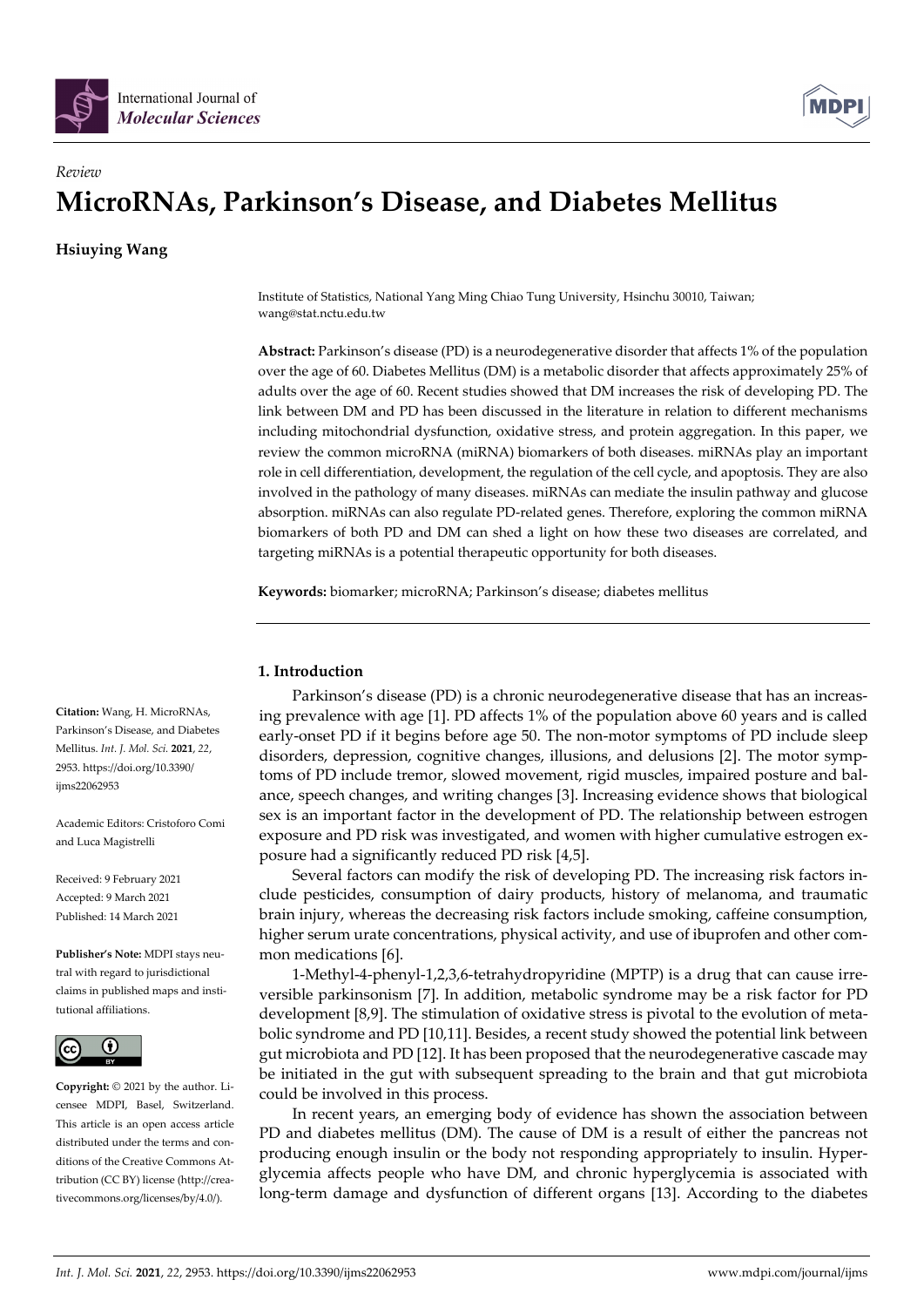website (https://www.who.int/health-topics/diabetes#tab=tab\_1) of the World Health Organization on March 1, 2021, about 422 million people worldwide have DM in 2021. Both the number of cases and the prevalence of DM have been increasing over the past few decades.

There are two main types of DM: type 1 and type 2. In type 1 DM, the pancreas fails to produce enough insulin. People with type 1 DM must use insulin injections to control their blood glucose. In type 2 DM, the pancreas produces insulin, but the body does not respond appropriately to insulin.

Most people with type 2 DM are obese, and obesity may cause insulin resistance [13]. Patients with DM may have many complications, including retinopathy, nephropathy, peripheral neuropathy, and autonomic neuropathy. There is also an increased incidence of hypertension, atherosclerotic cardiovascular complications, peripheral arterial complications, and abnormalities of lipoprotein metabolism. Diabetic retinopathy (DR) is a common complication of DM, and diabetic kidney disease (DKD) or diabetic nephropathy is a type of chronic kidney disease caused by DM. DKD was reported in approximately 40% of DM patients, and the majority of DKD patients die from cardiovascular diseases and infections [14].

The diagnosis of DM is based on fasting sugar blood tests or A1c blood tests. Compared with the simplicity of DM diagnosis, it is more difficult to conclusively diagnose PD due to the lack of a reference standard test [15]. The diagnosis of PD is based on a review of patients' signs and symptoms, and neurological and physical examinations. The genetic factor can be identified in 5–10% of the patients. Studies show that PD is associated with five genes: α-synuclein (SNCA); parkin (PARK2); PTEN-induced putative kinase 1 (PINK1); DJ-1 (PARK7); and Leucine-rich repeat kinase 2 (LRRK2) [16–19]. In addition, a meta-analysis on genome-wide association studies (GWAS) from 13,708 cases and 95,282 controls has identified 28 independent risk alleles at 24 gene loci associated with a risk for PD [20]. The gene expression differences between PD and healthy controls can be used as a potential prognosis of PD. In addition to the gene biomarker, the circulating microRNA (miRNA) can be a useful biomarker for PD as well as DM. In this study, we review the common miRNA biomarkers of PD and DM and discuss the association between PD and DM based on their miRNA biomarkers.

## **2. MicroRNA**

miRNA is a small, non-coding RNA about 21–24 nucleotides in length that has important functions in cell differentiation, development, the regulation of the cell cycle, and apoptosis. The first miRNA was discovered in the early 1990s when studying the nematode *Caenorhabditis elegans* regarding the gene lin-14 [21]. miRNAs play an important epigenetic role involved in many diseases and can be overexpressed or repressed in different diseases. The inhibition or replacement of miRNAs is a promising area of study for therapeutics [22].

The biogenesis of miRNA is classified into canonical and non-canonical pathways. Most miRNAs are transcribed from DNA sequences into primary miRNAs (pri-miRNAs) and processed into precursor miRNAs (pre-miRNAs) and mature miRNAs. miRNAs are synthesized from primary miRNAs in two stages by the action of two RNase III-type proteins [23,24]. miRNAs may regulate up to 30% of the protein-coding genes in the human genome [25] and are well known to be involved in the initiation and progression of cancers [26–33]. In addition to being tumor suppressors or oncogenes of cancer, miRNAs also contribute to neurological diseases. Let-7b is a miRNA biomarker for anti-NMDA receptor encephalitis [34–36]. For neurological diseases, miRNAs were identified to account for PD, amyotrophic lateral sclerosis, frontotemporal dementia, Alzheimer's disease, spinal muscular atrophy, Prader–Willi syndrome, Niemann–Pick disease, neurofibromatosis, narcolepsy, Friedreich's ataxia, and ataxia-telangiectasia [36–41]. miRNAs are also explored as being related to DM [42].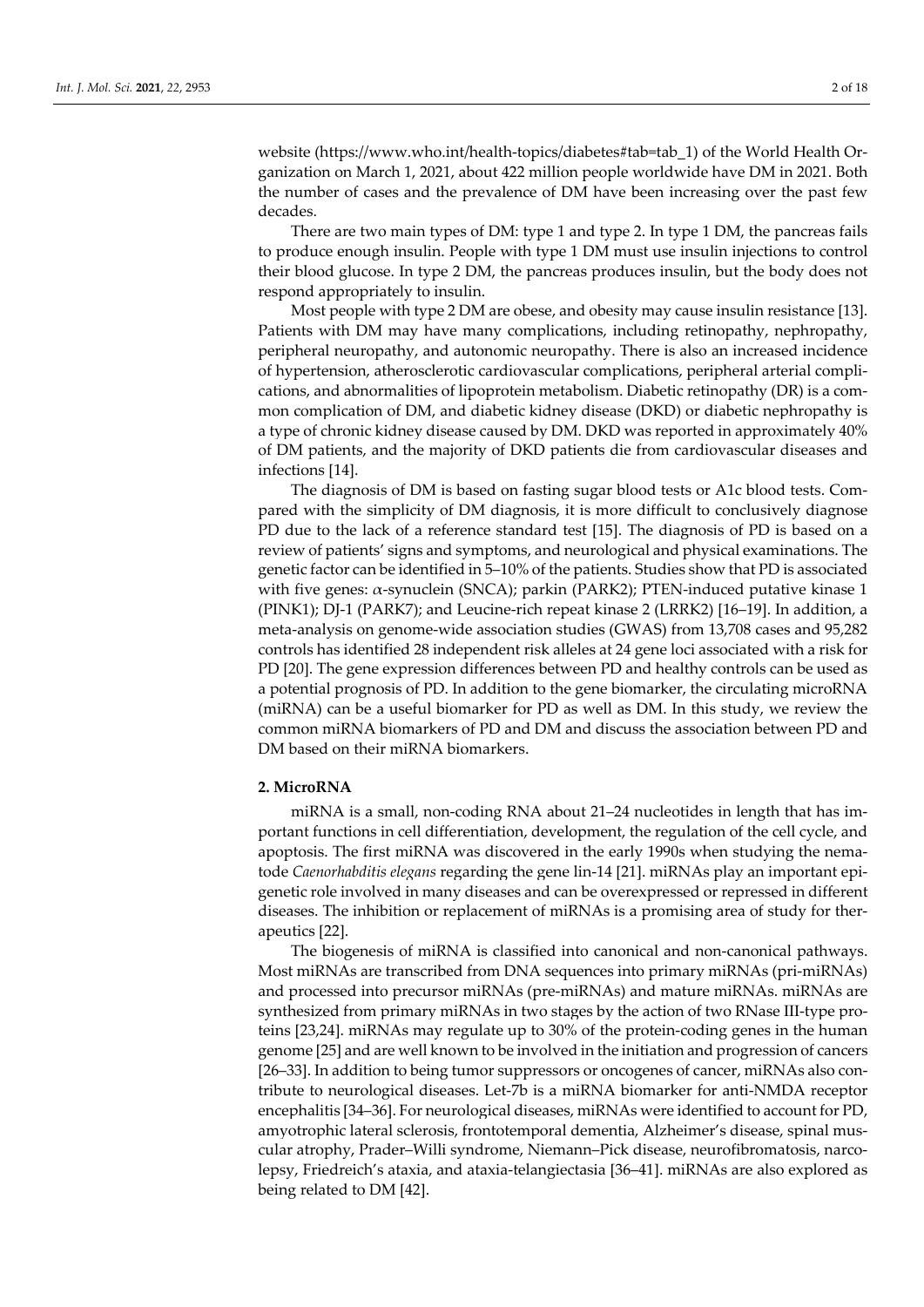## **3. MicroRNA Biomarkers**

I collected some common miRNA biomarkers of PD and DM from the literature to discuss the association between both diseases. The common biomarkers are listed in Table 1.

**Table 1.** Common microRNAs (miRNAs) related to Parkinson's disease (PD) and diabetes mellitus (DM).

| microRNA       | Parkinson's Disease Reference | Diabetes Reference    |
|----------------|-------------------------------|-----------------------|
| miR-92a        | [43, 44]                      | [45, 46]              |
| $miR-100$      | [43, 47]                      | [48, 49]              |
| miR-23a        | [43, 50]                      | [51, 52]              |
| let-7          | $[38]$                        | $[53]$                |
| miR-485        | [38, 54]                      | [55]                  |
| $miR-26$       | [38, 56]                      | $[57 - 59]$           |
| $miR-146a$     | [60, 61]                      | $[48, 62 - 65]$       |
| miR-335-3p     | [60]                          | [66, 67]              |
| $miR-155$      | [54, 60, 61]                  | [65, 68, 69]          |
| $miR-1$        | [56,70]                       | $[71 - 73]$           |
| $miR-19b-3p$   | [56,70,74]                    | [75–77]               |
| miR-153        | $[70]$                        | [76, 78]              |
| miR-409-3p     | $[70]$                        | [79, 80]              |
| $miR-10a-5p$   | [70]                          | [81]                  |
| $let-7g-3p$    | $[70]$                        | [53, 82]              |
| miR-103a-3p    | [56, 83, 84]                  | [65]                  |
| $miR-200$      | [44, 54, 85, 86]              | [65]                  |
| $miR-204$      | [54, 85]                      | $[87 - 89]$           |
| $miR-21$       | [54,90,91]                    | $[48, 65, 92 - 98]$   |
| $miR-96$       | [99, 100]                     | [101, 102]            |
| $miR-17$       | [44, 103, 104]                | $[105]$               |
| miR-365        | $[56]$                        | $[82, 106 - 108]$     |
| miR-18a        | [44]                          | [51,82,109–111]       |
| $miR-125a$     | [112]                         | [113, 114]            |
| $miR-125b$     | [115]                         | $[106, 116 - 119]$    |
| $m$ i $R-10b$  | [112,120]                     | [121, 122]            |
| miR-200c       | [44, 123]                     | [106, 124]            |
| $miR-210$      | [125]                         | [48, 65, 126]         |
| $miR-218$      | [56,127]                      | $[128 - 131]$         |
| miR-195        | $[54]$                        | $[132 - 134]$         |
| $miR-7$        | [54, 56]                      | [135, 136]            |
| $miR-148a$     | $[54]$                        | [48, 51, 65, 96, 111] |
| miR-182        | $[137]$                       | $[138 - 140]$         |
| miR-34a        | [141, 142]                    | [63, 73, 117]         |
| miR-133b       | $[143]$                       | [71, 144]             |
| $miR-145$      | [54, 145]                     | [146, 147]            |
| miR-143        | $[56]$                        | [147, 148]            |
| $miR-342$      | $[149]$                       | [48, 51, 65]          |
| $m$ i $R-26b$  | [54, 150]                     | [97, 151, 152]        |
| $m$ i $R-135b$ | [54, 153]                     | $[154]$               |
| $miR-22$       | [50, 56]                      | $[155 - 157]$         |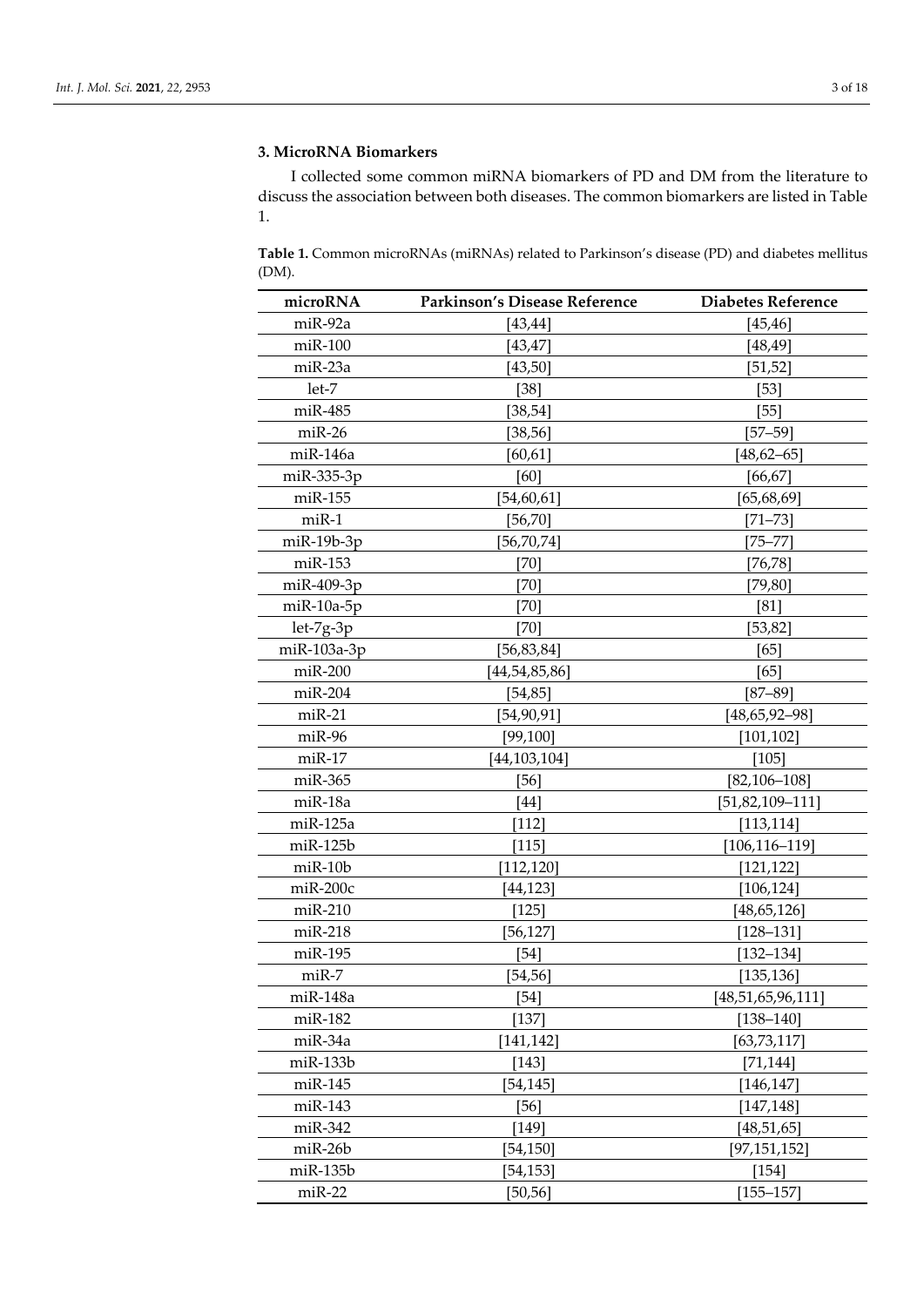| miR-20a   | [44, 56]           | [158, 159]           |
|-----------|--------------------|----------------------|
| miR-766   | $[160]$            | [122]                |
| miR-30b   | [56,70,84]         | [98]                 |
| $miR-30c$ | [56,161,162]       | [122, 126, 163]      |
| miR-148b  | [56, 162]          | [65, 152, 164]       |
| miR-29a   | [38,56,84,149,165] | [166, 167]           |
| $miR-29c$ | [165]              | [167]                |
| miR-1249  | [56, 168]          | [82, 169]            |
| miR-18b   | [56, 170]          | [51,171]             |
| miR-15a   | [56]               | [172, 173]           |
| miR-30a   | [38, 56]           | [126, 140, 174, 175] |
| $miR-9$   | [56,142,149]       | [176]                |
| $miR-132$ | [56]               | [177, 178]           |
| miR-423   | [54,56]            | [179, 180]           |
| miR-486   | $[56]$             | [181, 182]           |
| miR-1260  | [56]               | [183, 184]           |

These two diseases share more miRNA biomarkers than those listed in Table 1. In this paper, we review miRNAs listed in Table 1 to connect PD and DM. The miR-92a, miR-100, and miR-23a were shown to significantly target 244 gene biomarkers of PD that were identified by integrating three datasets including 35 normal control and 25 PD patients' substantia nigra mRNA expression profiles [43]. The tripartite regulatory network identified miR-18a,-92a,-200a,-200c,-17, and -20a as hub miRNAs that can be considered as possible biomarkers for PD [44]. miR-92a may serve to correct diabetes-associated inflammation and restore normal circadian function in CD34+ cells [45]. miR-100-5p, miR-146a-5p, miR-148a-3p, miR-210-5p, and miR-342-3p were dysregulated in type 1 DM patients compared to controls [65]. In comparison with either normal glucose tolerance or type 2 DM subjects, miR-18a, miR-18b, and miR-23a decreased in impaired glucose tolerance subjects [51]. miR-30, miR-29, let-7, miR-485, and miR-26 were shown to be implicated in PD pathogenesis [38]. Let-7 could be involved in regulating neuronal degeneration in PD and let-7g-3p was up-regulated in the CSF of PD patients [38]. Let-7 regulated multiple aspects of glucose metabolism, and anti-miR-induced let-7 knockdown was suggested as a potential treatment for type 2 DM [53]. Microarray analysis of PD substantia nigra samples revealed that miR-485-5p and miR-204-5p were up-regulated and miR-155-5p and miR-423 were down-regulated. In addition, miR-200, miR-21, miR-195, miR-7, miR-148a, miR-145, miR-26b, and miR-135b also have different expression in PD samples compared to control samples [54]. Overexpression of miR-485 suppressed high glucose-induced proliferation of human mesangial cells [55]. miR-26a in β cells alleviated obesity-induced insulin resistance and hyperinsulinemia, and prevented hyperinsulinemia through targeting several critical regulators of insulin secretion and  $\beta$  cell proliferation [58]. A systematic review of literature summarized miRNAs as differing significantly between individuals with PD and healthy controls and/or between treated and untreated patients with PD including down-regulated miRNAs, miR-30b, miR-30c, miR-26a, miR-148b, miR-1, miR-22, miR-29a, miR-103a-3p, miR-1249, miR-20a, miR-18b, miR-15a, miR-143, miR-19b, and up-regulated miRNAs, miR-30a, miR-7, miR-9, miR-132, miR-423, miR-365, miR-486, miR-1260, and miR-218 [56]. miR-26a could ameliorate bone-specific insulin resistance and bone quality in diabetic mice, which depend on the insulin receptors on osteoblasts [57].

miR-146a, miR-335-3p, and miR-335-5p were down-regulated in idiopathic PD patients and patients with a mutation in the LRRK2 gene versus controls [60]. miR-146a-5p was down-regulated in recently diagnosed type 1 DM patients [65]. miR-21-5p, miR-100- 5p, miR-148a, miR-146a-5p, miR-210-5p, and miR-342-3p were dysregulated in type 1 DM patients compared to controls [48]. The expression of miR-335 was negatively correlated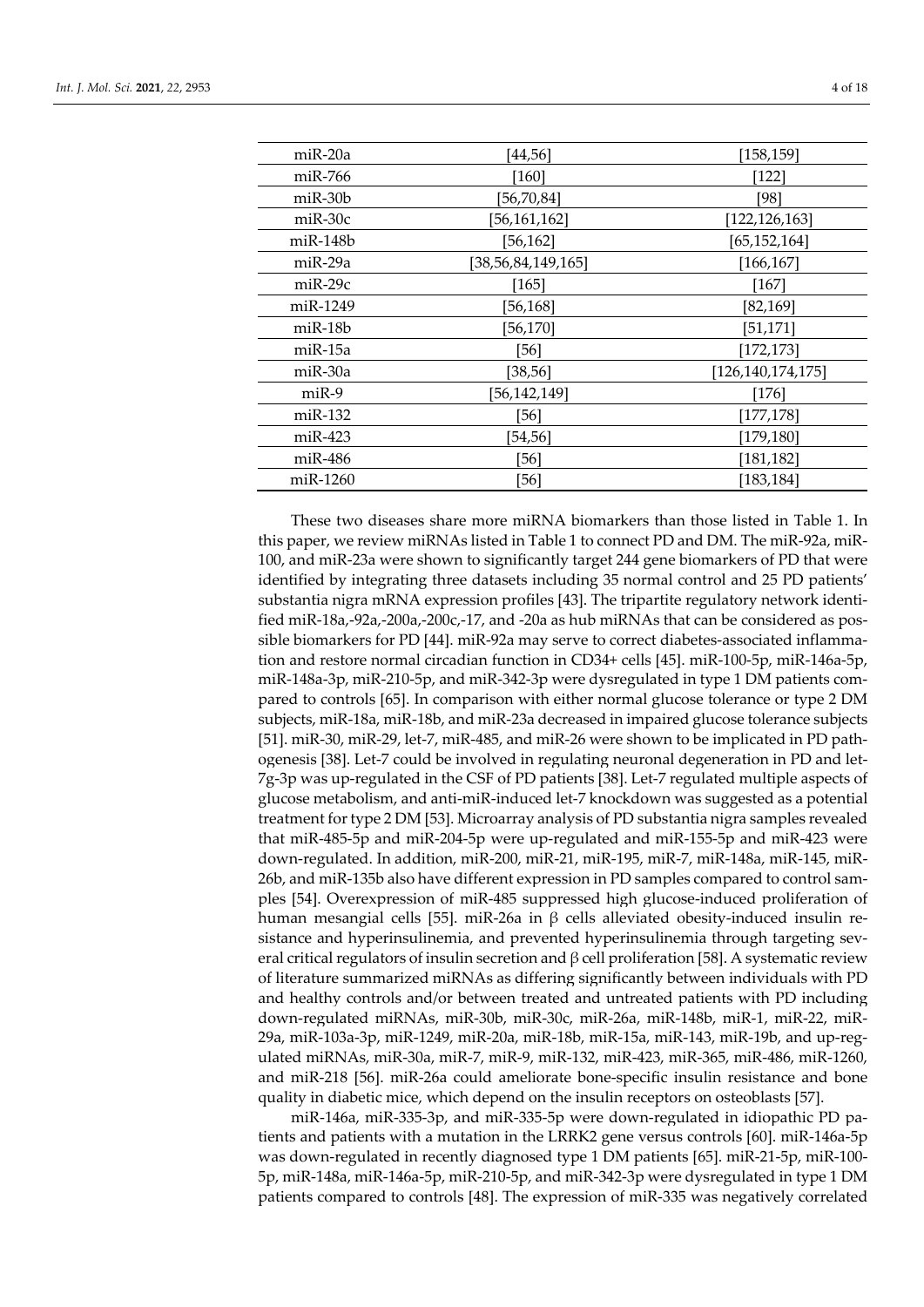with the secretion index in human islets of individuals with prediabetes [66]. An animal study explored the potential involvement of miR-155 in the pathogenesis of diabetes complications [68]. Except for the liver, the miR-155 expression level was significantly decreased in the diabetic kidney, heart, aorta, peripheral blood mononuclear cells, and the sciatic nerve versus the controls. miR-1 and miR-19b-3p showed decreased expression in PD, whereas miR-153, miR-409-3p, miR-10a-5p, and let-7g-3p were found to be up-regulated [70]. Type 2 DM patients expressed decreased levels of miR-1-3p and miR-34a-5p compared with controls [73]. miR-19b targets PD-related genes [74]. The long non-coding RNA maternally expressed gene 3 (MEG3) inhibited high glucose-induced apoptosis and inflammation by regulating the miR-19b/SOCS6 axis through the JAK2/STAT3 signaling pathway in the human retinal microvascular endothelial cells [185]. The miR-153 expression level was increased in IL-1β-treated β cells and primary islets from the diabetic rodents [76]. An insulin resistance group presented a remarkably higher serum miR-409-5p level than a non-insulin resistance group [79]. Acarbose, an  $α$ -glucosidase inhibitor, can regulate glucose metabolism through the MAPK pathway and can suppress proinflammatory cytokines by increasing miR-10a-5p and miR-664 in the ileum. Acarbose reduced blood glucose by activating miR-10a-5p in diabetic rats [81]. Let-7g was differentially expressed in patients with or at risk of for type 1 DM [82]. Significant overexpression of miR-103a-3p, miR-30b-5p, and miR-29a-3p was observed in treated patients with PD [84]. miR-21-5p, miR-103a-3p, miR-148b-3p, miR-155-5p, miR-200a-3p, and miR-210-3p were upregulated in recently diagnosed type 1 DM patients compared with controls [65]. Serum miR-204 was elevated in children and adults with type DM [87].

miR-96-5p was involved in oxidative stress in PD [100]. The overexpression of miR-96 was found to lead to an impairment of insulin signaling and glycogen synthesis in hepatocytes [101]. A significant decrease in miR-17-3p in diabetic retinopathy as well as in proliferative diabetic retinopathy patients was shown when compared with non-diabetic retinopathy patients [105]. miR-125b-5p and miR-365a-3p have strong positive correlations with HbA1c [106]. A study proposed miRNA biomarker panels that efficiently distinguish early-stage PD patients from controls and miR-125a-5p and miR-10b-5p were identified in these miRNA panels [112]. miR-125a is overexpressed in insulin target tissues in a spontaneous rat model of type 2 DM [114]. miR-125b-5p is a putative target gene of the long non-coding RNA brain-derived neurotrophic factor anti-sense that might act as a potential therapeutic target for PD [115]. A titer of islet autoantibodies IAA was negatively associated with miR-10b-5p [122]. miR-200c-3p was down-regulated in the echinomycin-treated PD cellular model [123]. miR-200c-3p was positively correlated with HbA1c [106]. miR-210 target genes were identified to have a significant age-related neurodegenerative disease pathway enrichment including Huntington's disease, Alzheimer's disease, and PD [125]. Plasma miR-210 was significantly up-regulated in type 2 DM subjects in contrast to controls [126]. The down-regulation of miR-218 in the brain was related to PD via activation of NF-κB signaling [127]. Glucose up-regulated miR-218 expression, and miR-218 and RUNX2 might be vital targets for use in diagnosing and treating DR [129]. miR-195 was up-regulated in the frontal cortex region of the PD brain [54]. miR-195-5p expression was significantly increased in serum samples from gestational DM patients as compared with those in healthy pregnancies [133]. Serum miR-7 was significantly elevated in the type 2 DM patients and the type 2 DM-associated microvascular complications patients when compared with the controls [135]. Levels of miR-148a-3p were associated with glycemic status and glucose levels [111]. miR-182-5p mediates nigrostriatal protection in the MPTP model of PD [137]. miR-182-5p was very highly expressed in individuals with prediabetes or type 2 DM, and miR-182-5p was observed to be significantly under-expressed in type 2 DM relative to prediabetes [140].

miR-34a was differentially expressed in 1-methyl-4-phenylpyridinium (MPP)+ treated differentiated PC12 cells as a model of PD [142]. miR-34a and miR-9 were up-regulated in MPP+-treated differentiated PC12 cells as a model of PD [142]. miR-34a was in-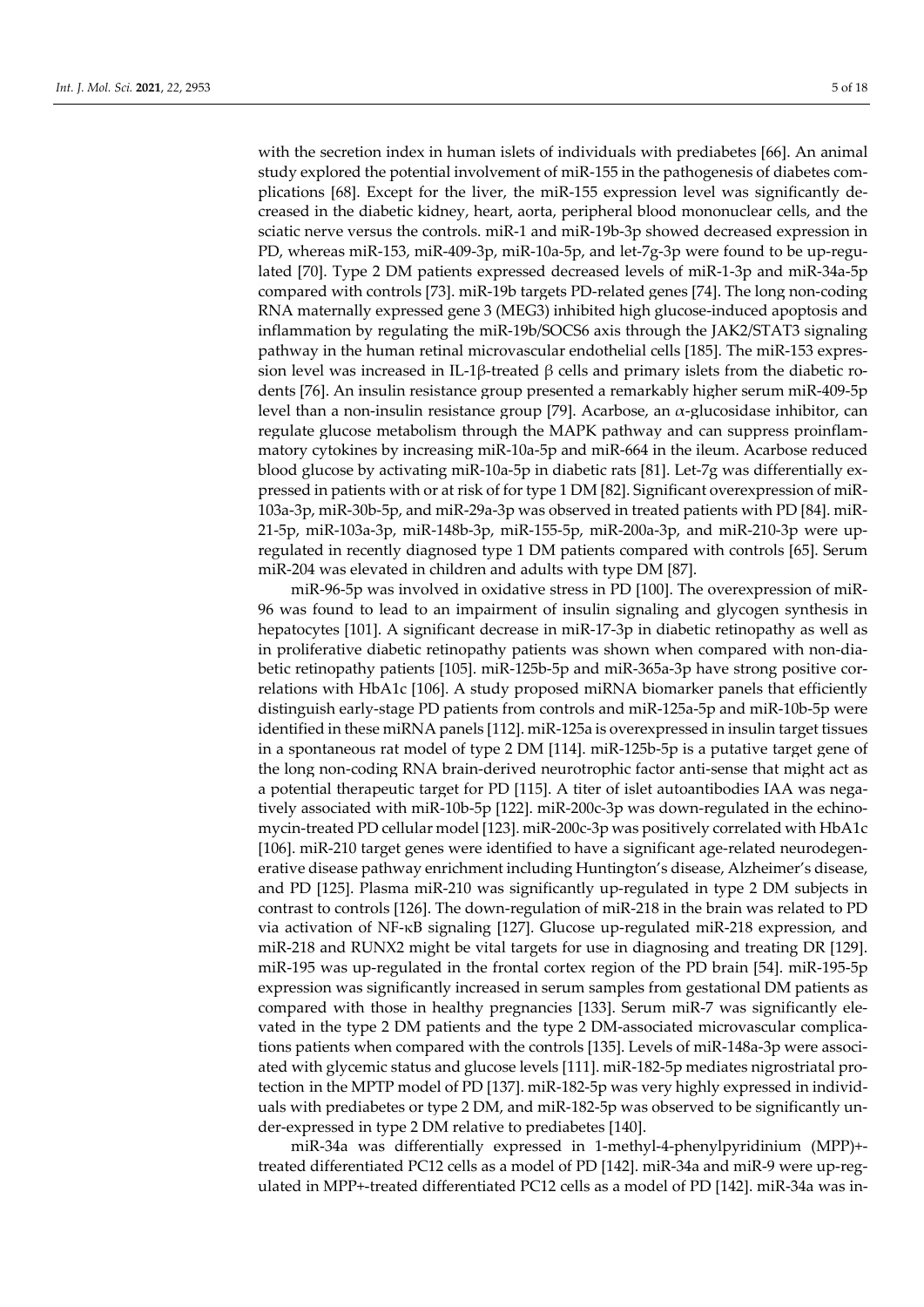creased in type 2 DM patients who were overweight and obese, and miR-34a was differentially affected by glycemia, obesity, insulin treatment, and the presence of nephropathy and diabetic foot [63]. The plasma level of miR-133b was reduced in PD patients compared with the controls [143]. Myocardial-specific miR-133b was confirmed to be down-regulated in diabetic rat hearts [71]. By comparing the miRNAs identified in this experiment with those previously reported to be associated with DKD, miR-133b was up-regulated in urinary exosomes in patients with type 2 DKD [144]. miR-145-3p in the PD group was higher than that in the control group [145]. In rats with type 1 DM, the therapeutic effects of stroke treatment were compared between bone-marrow stromal cells (BMSCs) derived from type 1 DM rats (DM-BMSCs) and BMSCs derived from normal rats (Nor-BMSCs). In vivo, compared with Nor-BMSC or phosphate-buffered saline treatment, DM-BMSC treatment improved functional outcome, decreased serum miR-145 expression, and increased expression of the miR-145 target genes ABCA1 and IGFR1 [146]. miR-342-3p, miR-29a-5p, and miR-9-5p were identified to regulate genes associated with PD such as CTSB and SPPL2B [149]. The level of miR-26b targeting hsc70 was significantly increased in PD substantia nigra pars compacta relative to actin mRNA levels [150]. miR-26b-5p was found to be significantly down-regulated following metformin treatments in patients with type 2 DM [97]. Ectosomes (Ects) are a subpopulation of extracellular vesicles, and the level of miR-26b-5p was significantly different between Ects obtained from patients with type 2 DM and those obtained from healthy controls [151]. miR-26b was detected in the blood of type 2 DM samples that indicated miR-26b as a promising biomarker of type 2 DM [152].

Both in vitro and in vivo, the expression of miR-135b decreased in retinal cells under hyperglycemia exposure and increased in the DM retina [154].

The dysregulations of miR-22 and miR-23a were shown in the comparison between PD patients and control individuals [50]. Three experimental rat groups were analyzed in a study: rats receiving a standard diet (N), rats receiving a high-fat diet (HFD), and rats receiving a high-fat diet (HFD) with simultaneous administration of T2 (HFD-T2). An approximate 50% decrease in the level of miR-22-3p was detected in the serum of HFD-T2 rats in comparison to HFD rats [155]. miR-20a-5p was significantly decreased in women with gestational DM compared with controls [159]. miR-766 could target the gene GBA, and mutations of GBA were the most common genetic risk factor for PD [160]. The blood glucose concentration measured at 120 min of an oral glucose tolerance test was correlated negatively to miR-766-3p [122]. miR-30b-5p was differentially expressed in PD [70]. mRNA and protein profiling of extracellular vesicles extracted from diabetic subjects with the DR group or without the DR group and healthy controls were performed. Modulation of miR-30b-5p inside microvascular cells confirmed their involvement in abnormal angiogenesis [98]. Serum miR-30c-5p levels correlate with disease duration in both multiple system atrophy and PD [161].

miR-30c and miR-148b were down-regulated in PD [162]. miR-30c reduced plasma cholesterol in several diet-induced and diabetic hypercholesterolemic mice [163]. The levels of HbA1c were negatively associated with miR-30c-5p [122]. miR-148b was detected in the blood of type 2 DM samples indicating miR-148b as a promising biomarker of type 2 DM [152]. The level of miR-148b was detected in the sera of healthy controls, individuals with impaired glucose regulation, and type 2 DM patients by real-time polymerase chain reaction (PCR). Compared with those in the healthy control group, the miR-148b level in the impaired glucose regulation group was significantly higher. miR-148b was also significantly higher in the type 2 DM group compared with the other groups [164]. The expression of serum miR-29a and miR-29c expression tended to decrease with PD severity [165]. In the liver, both miR-29a and miR-29c were important negative regulators of insulin signaling via phosphatidylinositol 3-kinase regulation [166]. Evidence showed that miR-29a and miR-29c were increased in skeletal muscle from patients with type 2 DM [167]. miR-1249 was altered in PD with a focus on early-onset PD and late-onset PD patients [168]. A set of miRNAs including miR-18b and miR-1249 inverted their trend after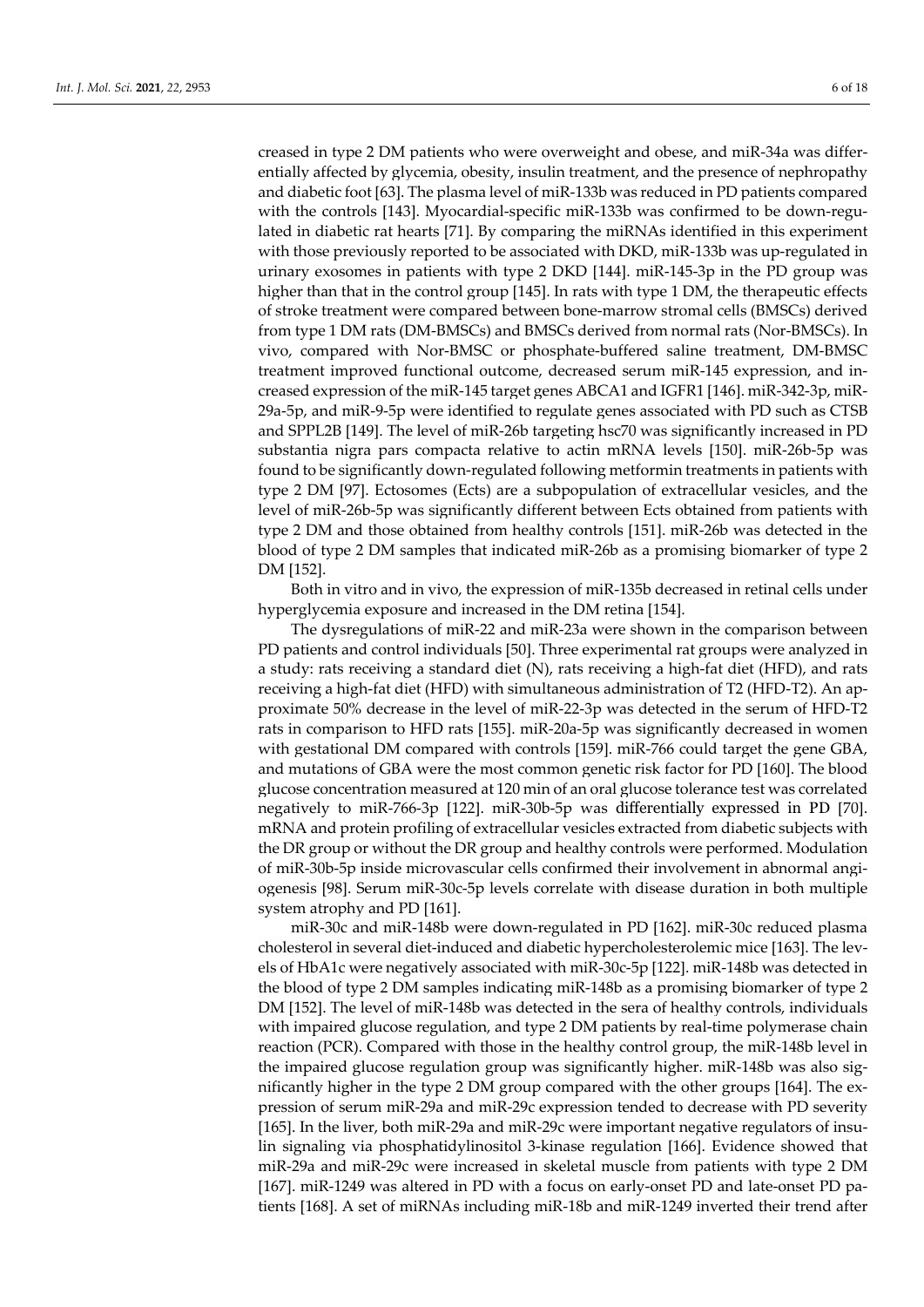deep brain stimulation treatment, becoming down-regulated compared to PD untreated patients' samples [170]. miR-1249 was differentially expressed in pre-DM, obese, and nondiabetic individuals at follow-up [82]. miR-1249 was associated with the DM complication nephropathy [169]. The long non-coding RNA KCNQ1OT1 that regulated miR-18b-5p could affect cell proliferation, apoptosis, and fibrosis in diabetic nephropathy [171]. The peripheral blood miR-15a expression levels were significantly decreased in patients with type 2 DM and pre-diabetes individuals exhibiting impaired fasting glucose and impaired glucose tolerance individuals, compared with healthy control subjects [172]. Expression of miR-15a was increased in skeletal muscle obtained from the gestational DM group and type 1 DM group compared with a control group of offspring from the background population [173].

An up-regulation trend was observed for miR-30a-5p in L-dopa-treated PD patients [175]. miR-30a-5p and miR-30c-5p were found to be involved in blood coagulation, platelet activation, glucose metabolism, insulin signaling, and inflammation and were significantly up-regulated in type 2 DM [126]. miR-30a-5p is associated with dysglycaemia and could potentially predict prediabetes [140]. Deregulated plasma levels of miR-30a-5p were observed years before the onset of type 2 DM and pre-DM and could be used to evaluate the risk of developing DM [174]. miR-9-5p was one of several miRNAs that might target 13 genes associated with PD [149]. Experiments based on islet cell lines indicated that the overexpression of miR-9 decreased glucose-stimulated insulin secretion, while the knockdown of miR-9 promotes insulin secretion to a certain degree [176]. Expression of miR-132 was decreased in serum and placenta tissues in gestational DM patients compared with the healthy women [177]. miR-132 played a critical role in the regeneration of mouse islet  $\beta$  cells through the down-regulation of its target Pten, and the miR-132/Pten/Akt/Foxo3 signaling pathway might represent a suitable target to enhance β cell mass [178]. Lowered miR-423 levels in DM patients showed a correlation with vascular endothelial growth factor and an inverse correlation between nitric oxide and endothelial nitric oxide synthase expression. Hence, miR-423 may be involved in the regulation of diabetic vascular retinal proliferation [179]. miR-486-5p identified responders to thiazolidinedione therapy among the insulin-resistant group [181]. The serum levels of miR-486 were significantly reduced in patients with DKD when compared with the healthy control and type 2 DM groups [182]. In the comparison of type 1 DM versus type 2 DM, miR-1260 was differently expressed in the two groups [183]. Circulating miR-1260a was differently expressed at two time points in elderly type 2 DM patients who did not respond to sitagliptin treatment [184].

In summary, the miRNAs in Table 1 were involved in the functions that are related PD or DM. Figure 1 shows some miRNA-related functions that may cause PD or DM.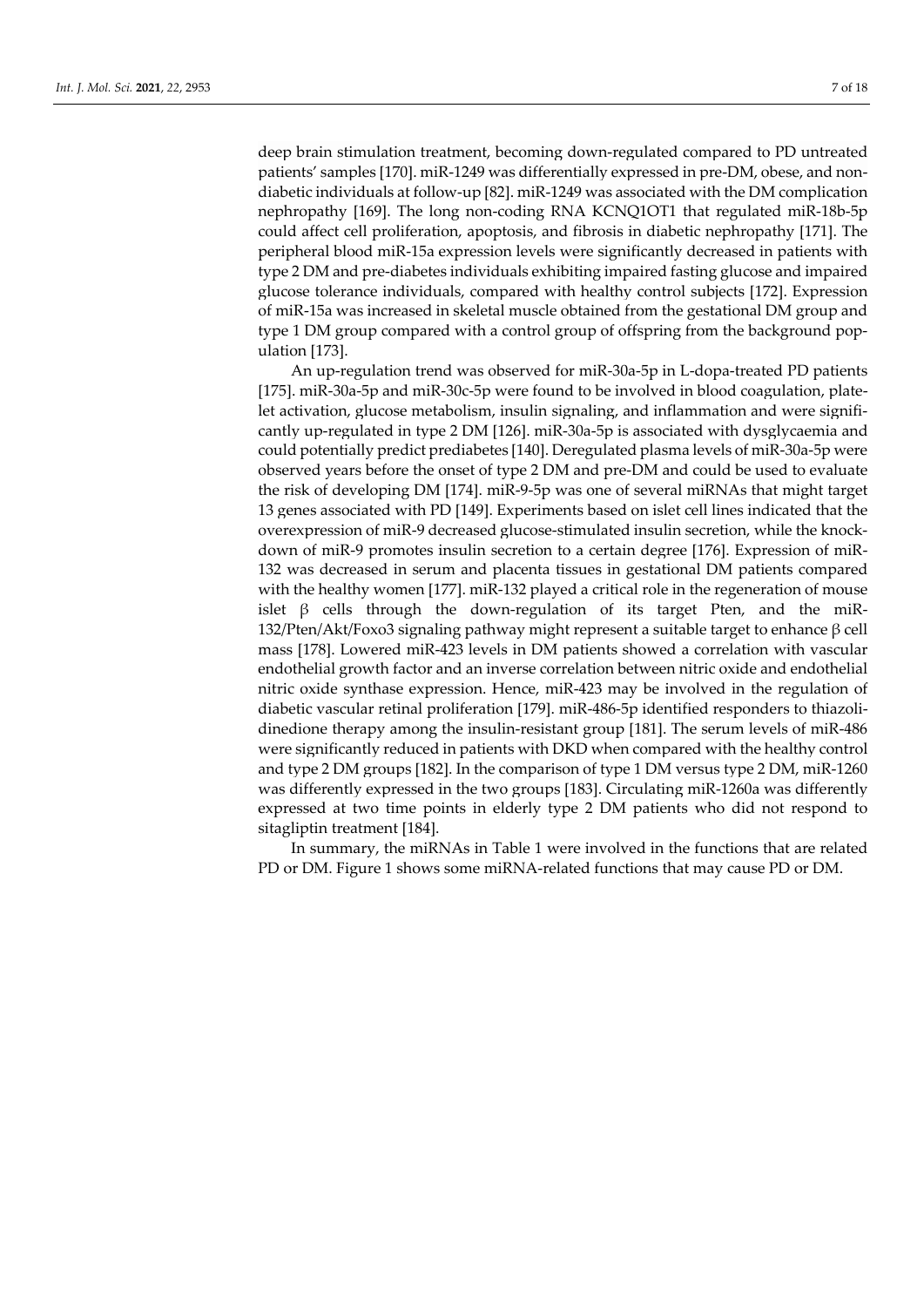

**Figure 1.** Some miRNA-related functions may cause PD and DM.

#### **4. Discussion**

In addition to discussing the link of PD and DM through their common miRNA biomarkers, many studies revealed common underlying mechanisms in the pathophysiology of both diseases including hyperglycemia, mitochondrial dysfunction, oxidative stress, and inflammation [186]. PD results mainly from the death of dopaminergic neurons in the substantia nigra. Insulin receptors are relatively plentiful in substantia nigra neurons, and hyperglycemia suppresses substantia nigra dopaminergic neuronal firing. Moreover, insulin resistance has been associated with mitochondrial dysfunction, while MPTP, a toxin that caused numerous cases of parkinsonism, leads to mitochondrial dysfunction [187]. Mitochondria are the key regulator of glucose-stimulated insulin secretion in the pancreatic β cells, and mitochondrial dysfunction was suggested to play a key role in the pathophysiology of DM [188].

Mitochondria contain multiple families of non-coding RNAs including miRNA. miR-NAs localizing in mitochondria, known as mitomiRs, were discovered to influence various metabolic pathways. The mitochondrial metabolic pathways are actively involved in energy metabolism during type 2 DM [189]. mitomiRs are also related to neurodegenerative disorders, including Alzheimer's disease, PD, and Huntington's disease. MitomiRs play a key role in the pathogenesis of PD by affecting PINK1. Among all neurodegenerative diseases, PD is most affected by mitochondrial dysfunction. MitomiRs related to PD included miR-124, miR-16, miR-21, miR-27a/b, miR-29a, and miR-29b et al. [190]. These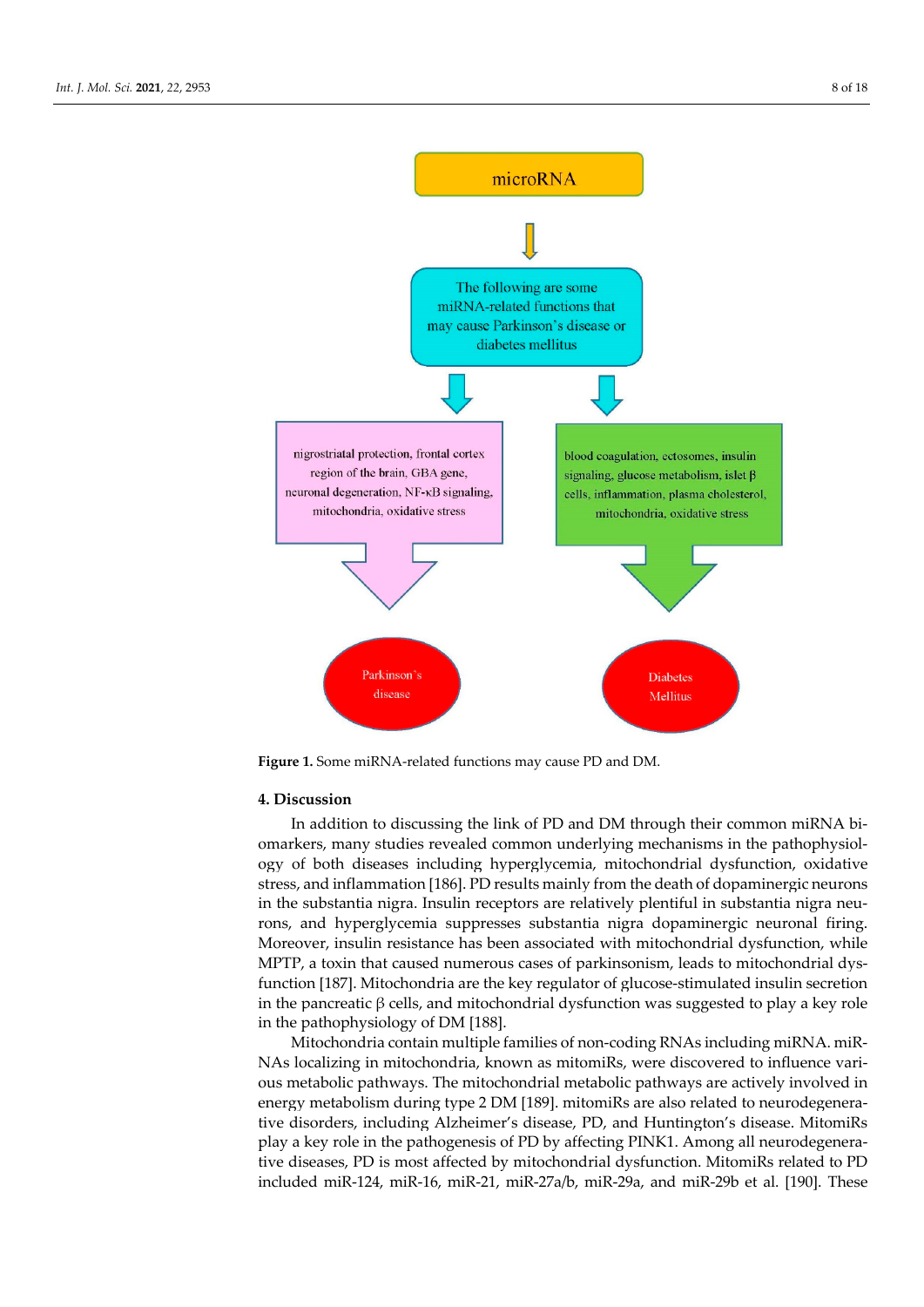miRNAs were involved in the metabolic pathways affected by mitomiRs including TCA, ETC, fatty acid metabolism, or amino acid metabolism pathways, and others. [189].

In addition, the relevance of mitochondrial dysfunction and oxidative stress in the familial and the sporadic forms of PD was explored [191]. Mitochondria represent the major sites for oxidative stress production. Oxidative stress results from an imbalance between harmful reactive oxygen species (ROS) and the antioxidant process that can lead to dopaminergic cell damage in PD as well as pancreatic β cell damage in DM. miRNAs can regulate ROS and prevent ROS-mediated damage to dopaminergic neurons [186]. Studies have focused on how to reduce the damage induced by oxidative stress in both PD and DM. Oxidative stress has been demonstrated as a key factor in the pathogenesis of diabetic nephropathy. Damiano et al. suggested that a red orange and lemon extract could reduce the oxidative damage measured in urine samples in Zucker diabetic fatty rats and prevent renal complications associated with type 2 DM [192,193]. Flavonoids, the phytonutrients present in fruits and vegetables, can provide numerous health benefits and reduce the risk of PD due to their antioxidative, anti-inflammatory, anti-apoptotic, and lipid-lowering properties [194,195].

Moreover, PD and DM also shared the protein aggregation similarity. α-Synuclein, a protein encoded by the SNCA gene, is abundant in the brain and is also localized in neuronal mitochondria [196]. α-Synuclein is a key protein component in the protein inclusions in PD. In familial PD, multiplication and point mutations in the SNCA can lead to toxic aggregation of the  $\alpha$ -synuclein protein and subsequent degeneration of dopaminergic neurons in the substantia nigra. Additionally,  $\alpha$ -synuclein is also found in the pancreatic β cells. Islet amyloid polypeptide (IAPP) aggregates to form amyloid structures in β cells in type 2 DM. Type 2 DM patients are most likely to develop PD as  $\alpha$ -synuclein may combine to amyloid fibrils and form irreversible damaging complexes in dopaminergic cells [197]. An animal study demonstrated increased accumulation, aggregation, and phosphorylation of  $\alpha$ synuclein and IAPP in the pancreatic islets of spontaneously developed type 2 DM monkeys, as compared to the normal subjects. Besides, double immunofluorescence analyses showed a complete overlap between  $\alpha$ -synuclein and IAPP in the pancreatic islets [198].

The aspects from common miRNA biomarkers, and the mechanisms of mitochondrial dysfunction, oxidative stress, and protein aggregation show the connection between PD and DM (Figure 2). In addition to the disease pathology discussion, cohort studies demonstrated the increased risk of PD for DM patients. A comprehensive meta-analysis based on cohort studies in more than 1,761,000 individuals showed that compared to nondiabetic patients, patients with DM were associated with a 38% increase in the risk of developing PD [199]. Another study indicates that DM increased the risk of developing PD in this Chinese population age 20 years and older. The magnitude of association is higher among women and individuals age 65 years and older [200]. In addition, the risk of developing PD in DM patients may depend on the treatment for DM. A large populationbased cohort study has shown that the incidence of PD in type 2 DM patients varied substantially depending on the treatment for DM received. The rate of PD was 36–60% lower in users of dipeptidyl peptidase 4 inhibitors and glucagon-like peptide-1 receptor agonists compared to users of other oral anti-diabetic drugs [201].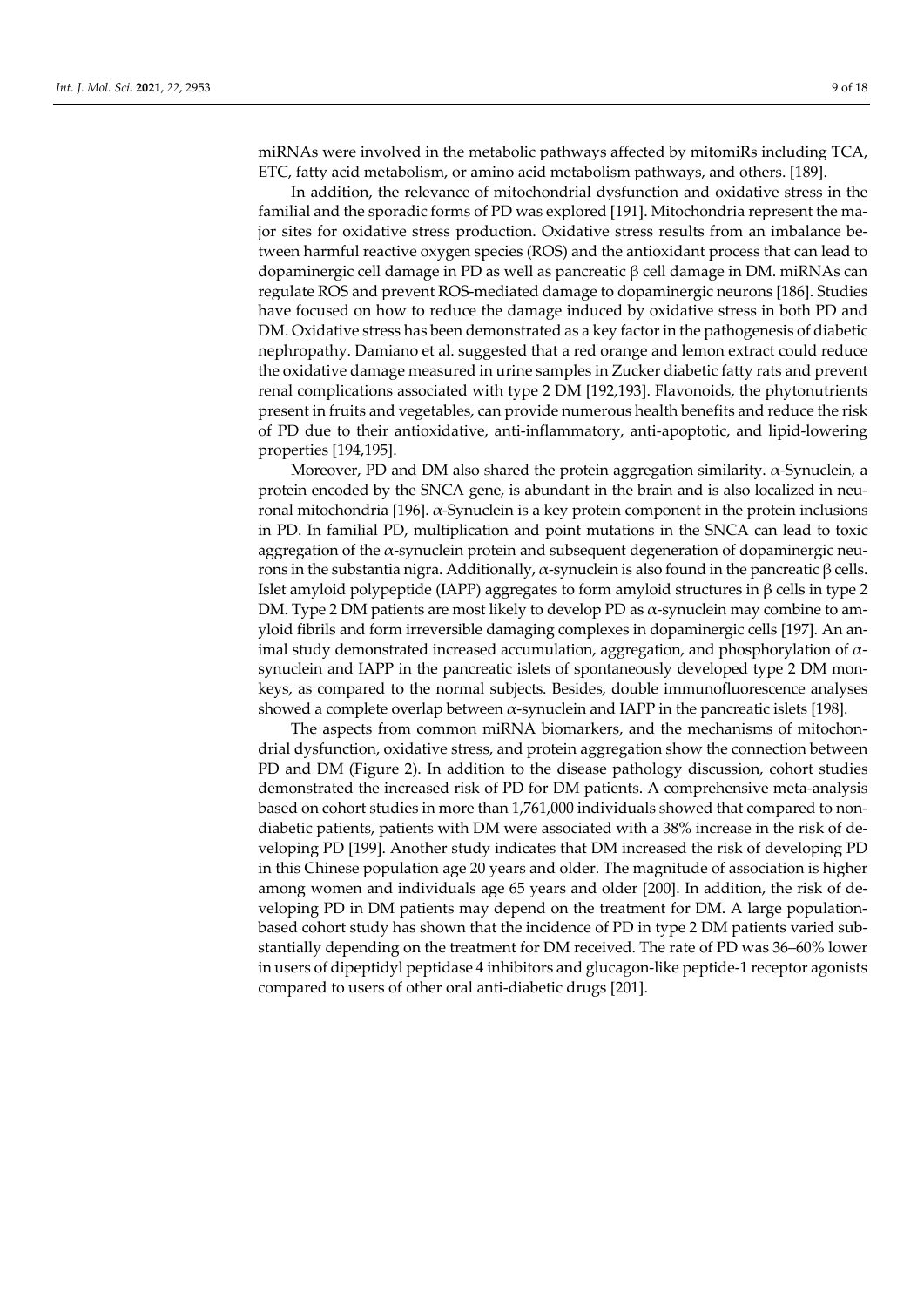

**Figure 2.** The factors that may contribute to the association of PD and DM.

#### **5. Conclusions**

miRNAs are shown to be involved in the mechanisms of many diseases including PD and DM. Hence, exploring common miRNA biomarkers of different diseases can help improve our understanding of the relationship of different diseases. In this study, we review common miRNAs that contribute to both PD and DM. Many common miRNAs are discussed in this study. In addition to connecting PD and DM in relation to miRNA, we also discuss their relationships with the mechanisms of mitochondrial dysfunction, oxidative stress, and protein aggregation.

**Funding:** This work was supported by the Ministry of Science and Technology 107-2118-M-009-002- MY2, Taiwan.

**Institutional Review Board Statement:** Not applicable.

**Informed Consent Statement:** Not applicable.

**Data Availability Statement:** The study did not report any data. Not applicable.

**Conflicts of Interest:** The author declares no conflict of interest.

### **References**

- 1. Tysnes, O.B.; Storstein, A. Epidemiology of Parkinson's disease. *J. Neural. Transm. (Vienna).* **2017**, *124*, 901–905.
- 2. Fénelon, G.; Mahieux, F.; Huon, R.; Ziégler, M. Hallucinations in Parkinson's disease: Prevalence, phenomenology and risk factors. *Brain* **2000**, *123*, 733–745.
- 3. Poluha, P.C.; Teulings, H.L.; Brookshire, R.H. Handwriting and speech changes across the levodopa cycle in Parkinson's disease. *Acta Psychol.* **1998**, *100*, 71–84.
- 4. Haaxma, C.A.; Bloem, B.R.; Borm, G. F.; Oyen, W. J.; Leenders, K. L.; Eshuis, S.; Booij, J.; Dluzen, D.E.; Horstink, M.W. Gender differences in Parkinson's disease*. J. Neurol. Neurosurg. Psychiatry* **2007**, *78*, 819–824.
- 5. Cerri, S.; Mus, L.; Blandini, F.J.J.o.P.s.d. Parkinson's disease in women and men: What's the difference? *J*. *Parkinson's Dis.* **2019**, *9*, 501–515.
- 6. Ascherio, A.; Schwarzschild, M.A.; The epidemiology of Parkinson's disease: Risk factors and prevention. *Lancet Neurol* **2016**, *15*, 1257–1272.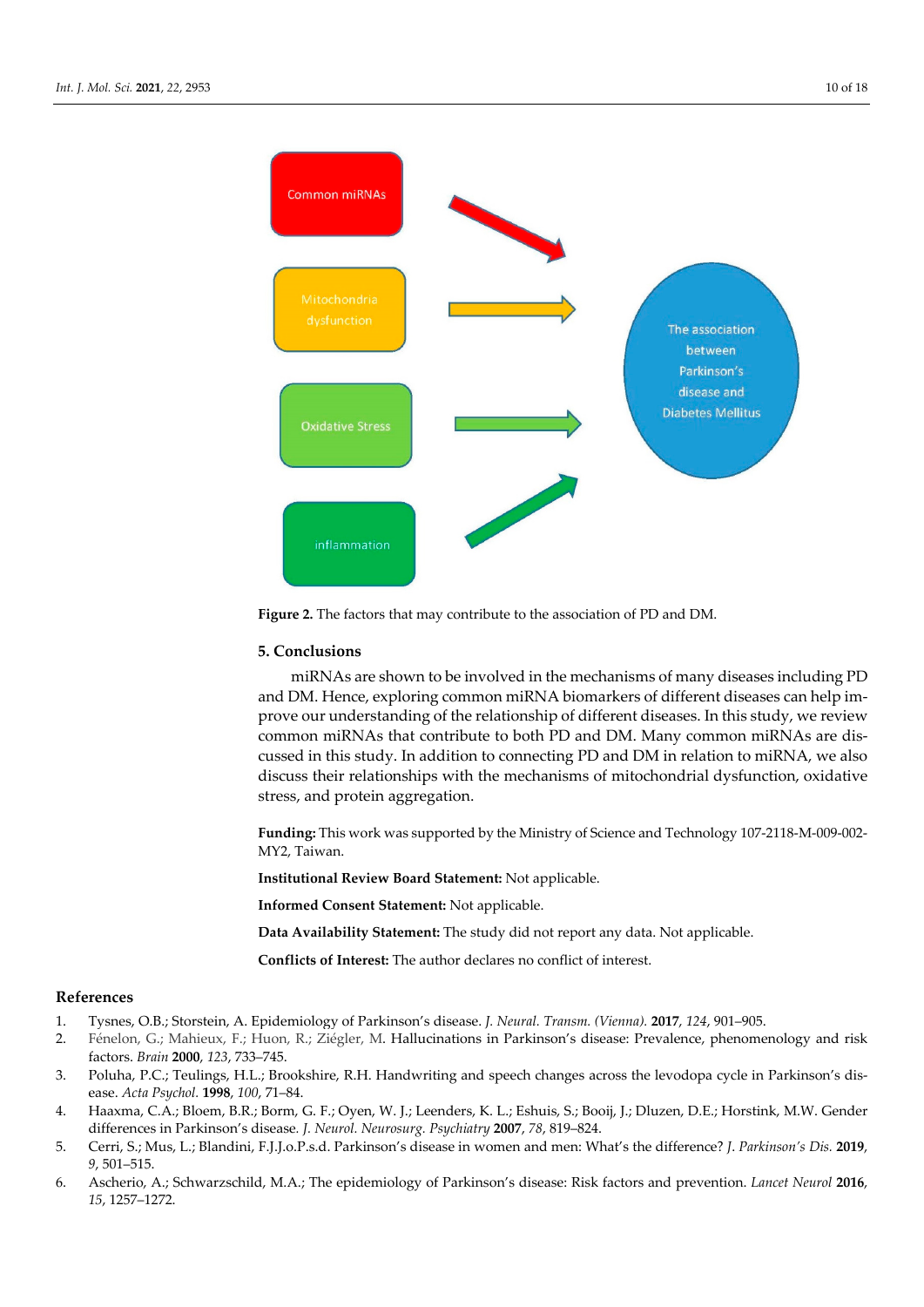- 7. Langston, J.W. The MPTP Story. *J. Parkinsons Dis.* **2017**, *7*, S11–S19.
- 8. Zhang, P.; Tian, B. Metabolic syndrome: An important risk factor for Parkinson's disease. *Oxid. Med. Cell Longev.* **2014**, *2014*, 729194.
- 9. Nam, G.E.; Kim, S.M.; Han, K.; Kim, N.H.; Chung, H.S.; Kim, J.W.; Han, B.; Cho, S.J.; Yu, J.H.; Park, Y.G.; et al. Metabolic syndrome and risk of Parkinson disease: A nationwide cohort study. *PLoS Med.* **201**8, *15*, e1002640.
- 10. Whaley-Connell, A.; McCullough, P.A.; Sowers, J.R. The role of oxidative stress in the metabolic syndrome. *Rev. Cardiovasc Med.*  **2011**, *12*, 21–29.
- 11. Zhou, C.; Huang, Y.; Przedborski, S. Oxidative stress in Parkinson's disease: A mechanism of pathogenic and therapeutic significance. *Ann. N. Y. Acad. Sci.* **2008**, *1147*, 93–104.
- 12. Weis, S.; Schwiertz, A.; Unger, M.M.; Becker, A.; Faßbender, K.; Ratering, S.; Kohl, M.; Schnell, S.; Schäfer, K.H.; Egert, M. Effect of Parkinson's disease and related medications on the composition of the fecal bacterial microbiota. *Npj Parkinsons Dis.* **2019**, *5*, 28.
- 13. American Diabetes, A. Diagnosis and classification of diabetes mellitus. *Diabetes Care* **2013**, *36* (Suppl. 1), S67–S74.
- 14. Alicic, R.Z.; Rooney, M.T.; Tuttle, K.R. Diabetic Kidney Disease: Challenges, Progress, and Possibilities. *Clin. J. Am. Soc. Nephrol.*  **2017**, *12*, 2032–2045.
- 15. Levine, C.B.; Fahrbach, K.R.; Siderowf, A.D.; Estok, R.P.; Ludensky, V.M.; & Ross, S.D. Diagnosis and treatment of Parkinson's disease: A systematic review of the literature. *Evid. Rep. Technol. Assess (Summ)* **2003**, *57*, 1–4.
- 16. Zimprich, A.; Biskup, S.; Leitner, P.; Lichtner, P.; Farrer, M.; Lincoln, S.; Kachergus, J.; Hulihan, M.; Uitti, R.J.; Calne, D.B.; et al. Mutations in LRRK2 cause autosomal-dominant parkinsonism with pleomorphic pathology. *Neuron* **2004**, *44*, 601–607.
- 17. Gasser, T. Usefulness of Genetic Testing in PD and PD Trials: A Balanced Review. *J. Parkinsons Dis*. **2015**, *5*, 209–215.
- 18. Stefanis, L. alpha-Synuclein in Parkinson's disease. *Cold Spring Harb. Perspect Med.* **2012**, *2*, a009399.
- 19. Dawson, T.M.; Dawson, V.L. The role of parkin in familial and sporadic Parkinson's disease. *Mov. Disord* **2010**, *25* (Suppl. 1) S32–S39.
- 20. Nalls, M.A.; Pankratz, N.; Lill, C.M.; Do, C.B.; Hernandez, D.G.; Saad, M.; DeStefano, A.L.; Kara, E.; Bras, J.; Sharma, M.; et al. Large-scale meta-analysis of genome-wide association data identifies six new risk loci for Parkinson's disease. *Nat. Genet.* **2014**, *46*, 989–993.
- 21. Lee, R.; Feinbaum, R.; Ambros, V. elegans heterochronic gene lin-4 encodes small RNAs with antisense complementarity to lin-14. *Cell* **1993**, *75*, 843–854.
- 22. Simonson, B.; Das, S. MicroRNA Therapeutics: The Next Magic Bullet? *Mini Rev. Med. Chem.* **2015**, *15*, 467–474.
- 23. O'Brien, J.; Hayder, H.; Zayed, Y.; Peng, C. Overview of MicroRNA Biogenesis, Mechanisms of Actions, and Circulation. *Front. Endocrinol. (Lausanne)* **2018**, *9*, 402.
- 24. Kim, V.N.; Han, J.; Siomi, M.C. Biogenesis of small RNAs in animals. *Nat. Rev. Mol. Cell Biol.* **2009**, *10*, 126–139.
- 25. Lewis, B.P.; Burge, C.B.; Bartel, D.P. Conserved seed pairing, often flanked by adenosines, indicates that thousands of human genes are microRNA targets. *Cell* **2005**, *120*, 15–20.
- 26. Peng, Y.; Croce, C.M. The role of MicroRNAs in human cancer. *Signal. Transduct. Target. Ther.* **2016**, *1*, 15004.
- 27. Jansson, M.D.; Lund, A.H. MicroRNA and cancer. *Mol. Oncol.* **2012**, *6*, 590–610.
- 28. Galka-Marciniak, P.; Urbanek-Trzeciak, M.O.; Nawrocka, P.M.; Dutkiewicz, A.; Giefing, M.; Lewandowska, M.A.; & Kozlowski, P. Somatic Mutations in miRNA Genes in Lung Cancer-Potential Functional Consequences of Non-Coding Sequence Variants. *Cancers* **2019**, *11*, 793.
- 29. Xian, Q.J.; Zhao, R.L.; Fu, J.J. MicroRNA-527 Induces Proliferation and Cell Cycle in Esophageal Squamous Cell Carcinoma Cells by Repressing PH Domain Leucine-Rich-Repeats Protein Phosphatase 2. *Dose Response* **2020**, *18*. (I cannot find the page number).
- 30. Chen, X.; Zhang, Z.; Ma, Y.; Su, H.; Xie, P.; Ran, J. LINC02381 Promoted Cell Viability and Migration via Targeting miR-133b in Cervical Cancer Cells. *Cancer Manag. Res.* **2020**, *12*, 3971–3979.
- 31. Wang, H. Phylogenetic Analysis to Explore the Association Between Anti-NMDA Receptor Encephalitis and Tumors Based on microRNA Biomarkers. *Biomolecules* **2019**, *9*, 572.
- 32. Wang, H. Predicting MicroRNA Biomarkers for Cancer Using Phylogenetic Tree and Microarray Analysis. *Int. J. Mol. Sci.* **2016**, *17*, 773.
- 33. Wang, H. Predicting Cancer-Related MiRNAs Using Expression Profiles in Tumor Tissue. *Curr. Pharm. Biotechnol.* **2014**, *15*, 438– 444.
- 34. Zhang, J.; Xu, X.; Zhao, S.; Gong, Z.; Liu, P.; Guan, W.; He, X.; Wang, T.; Peng, T.; Teng, J. The Expression and Significance of the Plasma Let-7 Family in Anti-N-methyl-D-aspartate Receptor Encephalitis. *J. Mol. Neurosci.* **2015**, *56*, 531–539.
- 35. Wang, H. Efficacies of treatments for anti-NMDA receptor encephalitis. *Front. Biosci. (Landmark Ed)* **2016**, *21*, 651–663.
- 36. Taguchi, Y.H.; Wang, H. Exploring microRNA Biomarker for Amyotrophic Lateral Sclerosis. *Int. J. Mol. Sci.* **2018**, *19*(5): 1318.
- 37. Rizzuti, M.; Filosa, G.; Melzi, V.; Calandriello, L.; Dioni, L.; Bollati, V.; Bresolin, N.; Comi, G.P.; Barabino, S.; Nizzardo, M.; et al. MicroRNA expression analysis identifies a subset of downregulated miRNAs in ALS motor neuron progenitors. *Sci. Rep.* **2018**, *8*, 1–12.
- 38. Goh, S.Y.; Chao, Y.X.; Dheen, S.T.; Tan, E.K.; Tay, S.S. Role of MicroRNAs in Parkinson's Disease. *Int. J. Mol. Sci.* **2019**, *20*(22): 5649.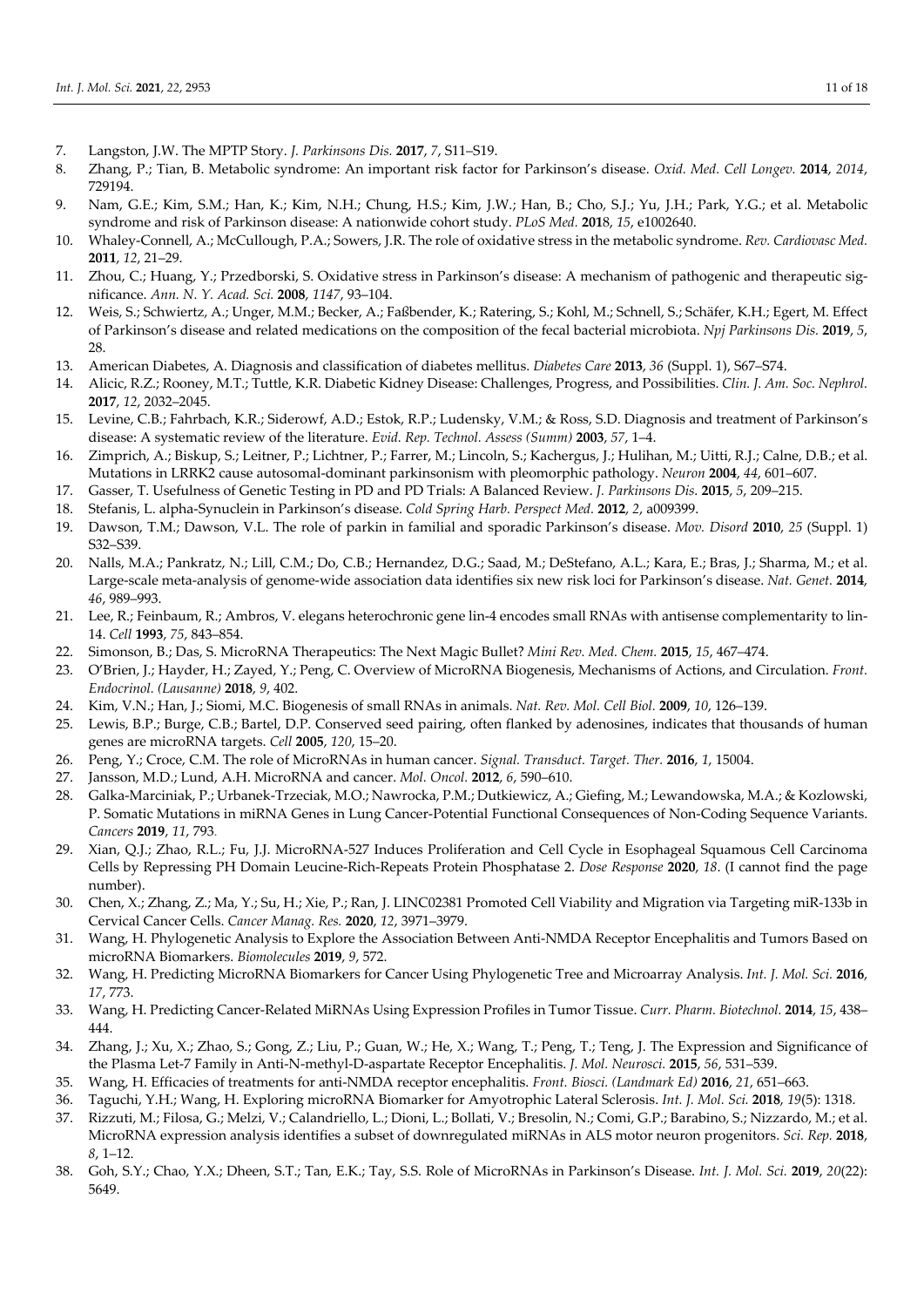- 39. Grasso, M.; Piscopo, P.; Talarico, G.; Ricci, L.; Crestini, A.; Tosto, G.; Gasparini, M.; Bruno, G.; Denti, M.A.; Confaloni, A. Plasma microRNA profiling distinguishes patients with frontotemporal dementia from healthy subjects. *Neurobiol. Aging* **2019**, *84*, 240 e1–240 e12.
- 40. Magri, F.; Vanoli, F.; Corti, S. mi RNA in spinal muscular atrophy pathogenesis and therapy. *J. Cell. Mol. Med.* **2018**, *22*, 755–767.
- 41. Wang, H. Phylogenetic Analysis of microRNA Biomarkers for Amyotrophic Lateral Sclerosis. *Biocell*, **2021**, *45*,547-561.
- 42. Wang, H. MicroRNA, Diabetes Mellitus and Colorectal Cancer. *Biomedicines* **2020**, *8*, 530.
- 43. Taguchi, Y.; Wang, H. Exploring MicroRNA Biomarkers for Parkinson's Disease from mRNA Expression Profiles. *Cells* **2018**, *7*, 245.
- 44. Chatterjee, P.; Bhattacharyya, M.; Bandyopadhyay, S.; Roy, D. Studying the system-level involvement of microRNAs in Parkinson's disease. *PLoS ONE* **201**4, *9*, e93751.
- 45. Bhatwadekar, A.D.; Yan, Y.; Stepps, V.; Hazra, S.; Korah, M.; Bartelmez, S.; Chaqour, B.; Grant, M.B. miR-92a Corrects CD34+ Cell Dysfunction in Diabetes by Modulating Core Circadian Genes Involved in Progenitor Differentiation. *Diabetes* **2015**, *64*, 4226–4237.
- 46. Setyowati Karolina, D.; Sepramaniam, S.; Tan, H.Z.; Armugam, A.; & Jeyaseelan, K. miR-25 and miR-92a regulate insulin I biosynthesis in rats. *Rna Biol.* **2013**, *10*, 1365–1378.
- 47. Peng, T.; Liu, X.; Wang, J.; Liu, Y.; Fu, Z.; Ma, X.; Li, J.; Sun, G.; Ji, Y.; Lu, J.; et al. Long noncoding RNA HAGLROS regulates apoptosis and autophagy in Parkinson's disease via regulating miR-100/ATG10 axis and PI3K/Akt/mTOR pathway activation. *Artif. Cells Nanomed. Biotechnol.* **2019**, *47*, 2764–2774.
- 48. Assmann, T.S.; Recamonde-Mendoza, M.; De Souza, B.M.; Crispim, D. MicroRNA expression profiles and type 1 diabetes mellitus: Systematic review and bioinformatic analysis. *Endocr. Connect.* **2017**, *6*, 773–790.
- 49. Pek, S.L.; Sum, C.F.; Lin, M.X.; Cheng, A.K.; Wong, M.T.; Lim, S.C.; Tavintharan, S. Circulating and visceral adipose miR-100 is down-regulated in patients with obesity and Type 2 diabetes. *Mol. Cell. Endocrinol.* **2016**, *427*, 112–123.
- 50. Barbagallo, C.; Mostile, G.; Baglieri, G.; Giunta, F.; Luca, A.; Raciti, L.; Zappia, M.; Purrello, M.; Ragusa, M.; Nicoletti, A. Specific Signatures of Serum miRNAs as Potential Biomarkers to Discriminate Clinically Similar Neurodegenerative and Vascular-Related Diseases. *Cell. Mol. Neurobiol.* **2020**, *40*, 531–546.
- 51. de Candia, P.; Spinetti, G.; Specchia, C.; Sangalli, E.; La Sala, L.; Uccellatore, A.; Lupini, S.; Genovese, S.; Matarese, G.; Ceriello, A. A unique plasma microRNA profile defines type 2 diabetes progression. *PLoS ONE* **2017**, *12*(12):e0188980.
- 52. Yang, Z.; Chen, H.; Si, H.; Li, X.; Ding, X.; Sheng, Q.; Chen, P.; Zhang, H. Serum miR-23a, a potential biomarker for diagnosis of pre-diabetes and type 2 diabetes. *Acta Diabetol.* **2014**, *51*, 823–831.
- 53. Frost, R.J.A.; Olson, E.N. Control of glucose homeostasis and insulin sensitivity by the Let-7 family of microRNAs. *Proc. Natl. Acad. Sci. Usa* **2011**, *108*, 21075–21080.
- 54. Martinez, B.; Peplow, P.V. MicroRNAs in Parkinson's disease and emerging therapeutic targets. *Neural. Regen Res.* **2017**, *12*, 1945–1959.
- 55. Wu, J.; Lu, K.; Zhu, M.; Xie, X.; Ding, Y.; Shao, X.; Chen, Y.; Liu, J.; Xu, M.; Xu, Y.; et al. miR-485 suppresses inflammation and proliferation of mesangial cells in an in vitro model of diabetic nephropathy by targeting NOX5. *Biochem. Biophys. Res. Commun.*  **2020**, *521*, 984–990.
- 56. da Silva, F.C.; Iop, R.D.; Vietta, G.G.; Kair, D.A.; Gutierres Filho, P.J.; de Alvarenga, J.G.; & da Silva, R. microRNAs involved in Parkinson's disease: A systematic review. *Mol. Med. Rep.* **2016**, *14*, 4015–4022.
- 57. Jiang, F.; Zong, Y.; Ma, X.; Jiang, C.; Shan, H.; Lin, Y.; Xia, W.; Yin, F.; Wang, N.; Zhou, L.; et al. miR-26a Attenuated Bone-Specific Insulin Resistance and Bone Quality in Diabetic Mice. *Mol. Ther. -Nucleic Acids* **2020**, *20*, 459–467.
- 58. Xu, H.; Du, X.; Xu, J.; Zhang, Y.; Tian, Y.; Liu, G.; Wang, X.; Ma, M.; Du, W.; Liu, Y.; et al. Pancreatic β cell microRNA-26a alleviates type 2 diabetes by improving peripheral insulin sensitivity and preserving β cell function. *Plos Biol.* **2020**, *18*, e3000603.
- 59. Fu, X.; Dong, B.; Tian, Y.; Lefebvre, P.; Meng, Z.; Wang, X.; Pattou, F.; Han, W.; Wang, X.; Lou, F.; et al. MicroRNA-26a regulates insulin sensitivity and metabolism of glucose and lipids. *J. Clin. Investig.* **2015**, *125*, 2497–2509.
- 60. Oliveira, S.R.; Dionísio, P.A.; Correia Guedes, L.; Gonçalves, N.; Coelho, M.; Rosa, M.M.; Amaral, J.D.; Ferreira, J.J.; & Rodrigues, C. Circulating Inflammatory miRNAs Associated with Parkinson's Disease Pathophysiology. *Biomolecules* **2020**, *10*, 945.
- 61. Caggiu, E.; Paulus, K.; Mameli, G.; Arru, G.; Sechi, G.P.; Sechi, L.A. Differential expression of miRNA 155 and miRNA 146a in Parkinson's disease patients. *Eneurological. Sci.* **2018**, *13*, 1–4.
- 62. Alipoor, B.; Ghaedi, H.; Meshkani, R.; Torkamandi, S.; Saffari, S.; Iranpour, M.; Omrani, M.D. Association of MiR-146a Expression and Type 2 Diabetes Mellitus: A Meta-Analysis. *Int. J. Mol. Cell Med*. **2017**, *6*, 156–163.
- 63. García-Jacobo, R.E.; Uresti-Rivera, E.E.; Portales-Pérez, D.P.; González-Amaro, R.; Lara-Ramírez, E.E.; Enciso-Moreno, J.A.; García-Hernández, M.H. Circulating miR-146a, miR-34a and miR-375 in type 2 diabetes patients, pre-diabetic and normal-glycaemic individuals in relation to β-cell function, insulin resistance and metabolic parameters. *Clin. Exp. Pharmacol. Physiol.* **2019**, *46*, 1092–1100.
- 64. Mensà, E.; Giuliani, A.; Matacchione, G.; Gurău, F.; Bonfigli, A.R.; Romagnoli, F.; De Luca, M.; Sabbatinelli, J.; & Olivieri, F. Circulating miR-146a in healthy aging and type 2 diabetes: Age- and gender-specific trajectories. *Mech. Ageing Dev.* **2019**, *180*,  $1 - 10$ .
- 65. Assmann, T.S.; Recamonde-Mendoza, M.; Puñales, M.; Tschiedel, B.; Canani, L.H.; Crispim, D. MicroRNA expression profile in plasma from type 1 diabetic patients: Case-control study and bioinformatic analysis. *Diabetes Res. Clin. Pract.* **2018**, *141*, 35–46.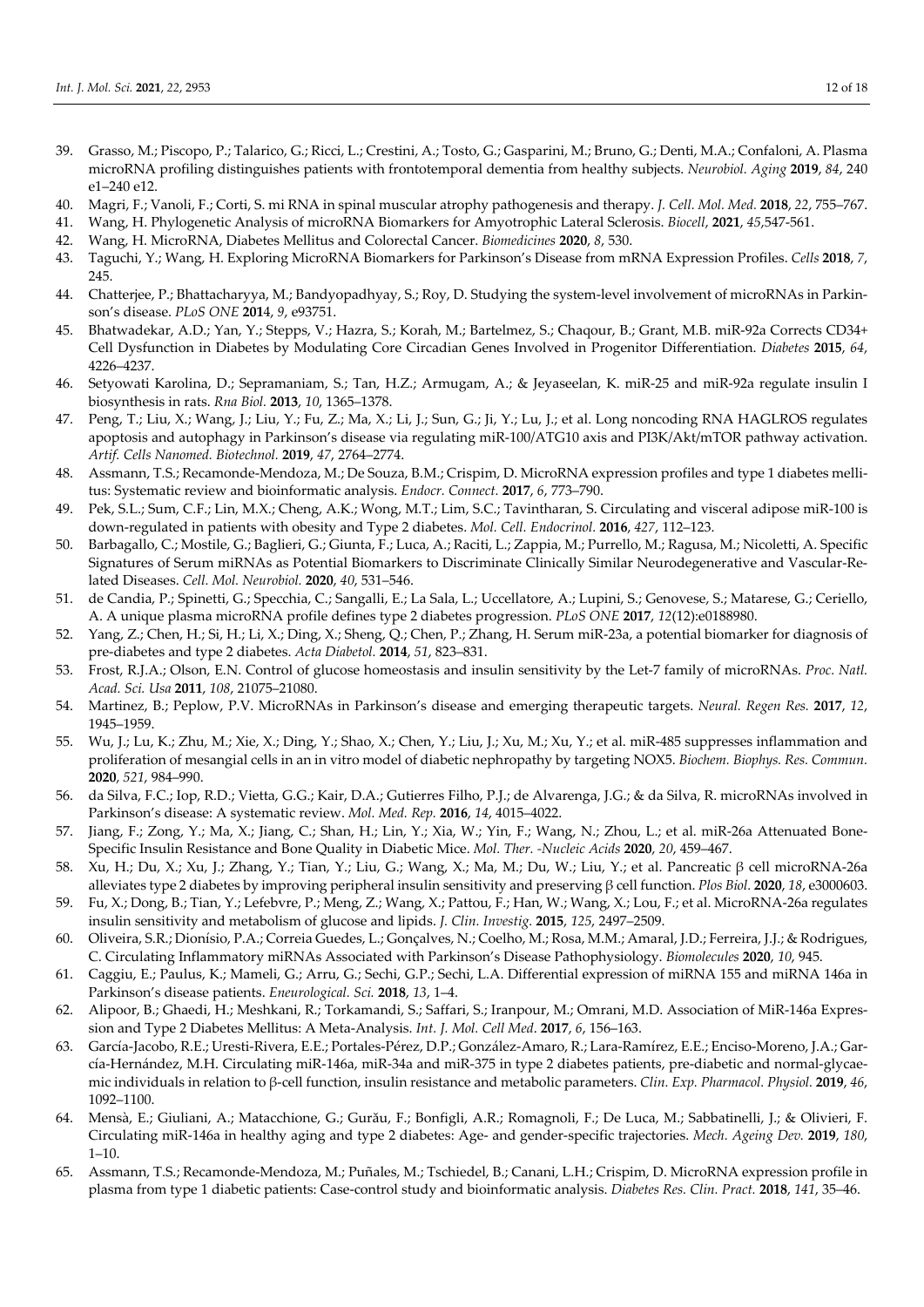- 66. Salunkhe, V.A.; Ofori, J.K.; Gandasi, N.R.; Salö, S.A.; Hansson, S.; Andersson, M.E.; Wendt, A.; Barg, S.; Esguerra, J.; Eliasson, L. MiR-335 overexpression impairs insulin secretion through defective priming of insulin vesicles. *Physiol. Rep.* **2017**, *5*.
- 67. Tang, X.W.; Qin, Q.X.J.J.o.c.p. miR-335-5p induces insulin resistance and pancreatic islet β-cell secretion in gestational diabetes mellitus mice through VASH1-mediated TGF-β signaling pathway. *J. Cell. Physiol.* **2019**, *234*, 6654–6666.
- 68. Khamaneh, A.M.; Alipour, M.R.; Sheikhzadeh Hesari, F.; Ghadiri Soufi, F. A signature of microRNA-155 in the pathogenesis of diabetic complications. *J. Physiol Biochem* **2015**, *71*, 301–309.
- 69. Akhbari, M.; Khalili, M.; Shahrabi-Farahani, M.; Biglari, A.; Bandarian, F. Expression Level of Circulating Cell Free miR-155 Gene in Serum of Patients with Diabetic Nephropathy. *Clin. Lab* **2019**, 65(8).
- 70. Roser, A.E.; Caldi Gomes, L.; Schünemann, J.; Maass, F.; Lingor, P. Circulating miRNAs as diagnostic biomarkers for Parkinson's disease. *Front. Neurosci.* **2018**, *12*, 625.
- 71. Yildirim, S.S.; Akman, D.; Catalucci, D.; Turan, B. Relationship Between Downregulation of miRNAs and Increase of Oxidative Stress in the Development of Diabetic Cardiac Dysfunction: Junctin as a Target Protein of miR-1. *Cell Biochem. Biophys.* **2013**, *67*, 1397–1408.
- 72. de Gonzalo-Calvo, D.; van der Meer, R.W.; Rijzewijk, L.J.; Smit, J.W.; Revuelta-Lopez, E.; Nasarre, L.; Escola-Gil, J.C.; Lamb, H.J.; Llorente-Cortes, V. Serum microRNA-1 and microRNA-133a levels reflect myocardial steatosis in uncomplicated type 2 diabetes. *Sci. Rep.* **2017**, 7(1):47.
- 73. Kokkinopoulou, I.; Maratou, E.; Mitrou, P.; Boutati, E.; Sideris, D.C.; Fragoulis, E.G.; Christodoulou, M.I. Decreased expression of microRNAs targeting type-2 diabetes susceptibility genes in peripheral blood of patients and predisposed individuals. *Endocrine* **2019**, *66*, 226–239.
- 74. Heman-Ackah, S.M.; Hallegger, M.; Rao, M.S.; Wood, M.J. RISC in PD: The impact of microRNAs in Parkinson's disease cellular and molecular pathogenesis. *Front. Mol. Neurosci.* **2013**, *6*, 40.
- 75. Copier, C.U.; León, L.; Fernández, M.; Contador, D.; Calligaris, S.D. Circulating miR-19b and miR-181b are potential biomarkers for diabetic cardiomyopathy. *Sci. Rep.* **2017**, 7(1):13514.
- 76. Sun, Y.; Zhou, S.; Shi, Y.; Zhou, Y.; Zhang, Y.; Liu, K.; Zhu, Y.; Han, X. Inhibition of miR-153, an IL-1β-responsive miRNA, prevents beta cell failure and inflammation-associated diabetes. *Metabolism* **2020**, *111*, 154335.
- 77. He, J.; Kang, Y.; Lian, C.; Wu, J.; Zhou, H.; Ye, X. Effect of miR-19b on the protective effect of Exendin-4 on islet cells in nonobese diabetic mice. *Exp. Ther. Med.* **2019**, *18*, 503–508.
- 78. Mandemakers, W.; Abuhatzira, L.; Xu, H.; Caromile, L.A.; Hébert, S.S.; Snellinx, A.; Morais, V.A.; Matta, S.; Cai, T.; Notkins, A.L.; et al. Co-regulation of intragenic microRNA miR-153 and its host gene Ia-2β: Identification of miR-153 target genes with functions related to IA-2β in pancreas and brain. **2013**, *56*, 1547–1556.
- 79. Tu, C.; Wang, L.; Tao, H.; Gu, L.; Zhu, S.; Chen, X. Expression of miR-409-5p in gestational diabetes mellitus and its relationship with insulin resistance. Experimental and Therapeutic Medicine, **2020**, *20*, 3324–3329.
- 80. Ventriglia, G.; Mancarella, F.; Sebastiani, G.; Cook, D.P.; Mallone, R.; Mathieu, C.; Gysemans, C.; Dotta, F. miR-409-3p is reduced in plasma and islet immune infiltrates of NOD diabetic mice and is differentially expressed in people with type 1 diabetes. *Diabetologia* **2020**, *63*, 124–136.
- 81. Zhang, Q.; Xiao, X.; Li, M.; Li, W.; Yu, M.; Zhang, H.; Wang, Z.; Xiang, H. Acarbose reduces blood glucose by activating miR-10a-5p and miR-664 in diabetic rats. *PLoS ONE* **2013**, *8*, e79697.
- 82. Vasu, S.; Kumano, K.; Darden, C.M.; Rahman, I.; Lawrence, M.C.; Naziruddin, B. MicroRNA Signatures as Future Biomarkers for Diagnosis of Diabetes States. *Cells* **2019**, 8(12):1533.
- 83. Zhou, J.; Zhao, Y.; Li, Z.; Zhu, M.; Wang, Z.; Li, Y.; Xu, T.; Feng, D.; Zhang, S.; Tang, F.; et al. miR-103a-3p regulates mitophagy in Parkinson's disease through Parkin/Ambra1 signaling. Pharmacological Research, **2020**, *160*, 105197.
- 84. Serafin, A.; Foco, L.; Zanigni, S.; Blankenburg, H.; Picard, A.; Zanon, A.; Giannini, G.; Pichler, I.; Facheris, M.F.; Cortelli, P.; et al. Overexpression of blood microRNAs 103a, 30b, and 29a in L-dopa-treated patients with PD. *Neurology* **2015**, *84*, 645–653.
- 85. Talepoor Ardakani, M.; Rostamian Delavar, M.; Baghi, M.; Nasr-Esfahani, M.H.; Kiani-Esfahani, A.; Ghaedi, K. Upregulation of miR-200a and miR-204 in MPP+-treated differentiated PC12 cells as a model of Parkinson's disease. *Mol. Genet. Genom. Med.*  **2019**, 7(3):e548.
- 86. Fu, J.; Peng, L.; Tao, T.; Chen, Y.; Li, Z.; & Li, J. Regulatory roles of the miR-200 family in neurodegenerative diseases. *Biomed. Pharmacother.* **2019**, 119:109409.
- 87. Xu, G.; Thielen, L.A.; Chen, J.; Grayson, T.B.; Grimes, T.; Bridges, S.L.; Jr, Tse, H.M.; Smith, B.; Patel, R.; Li, P.; et al. Serum miR-204 is an early biomarker of type 1 diabetes-associated pancreatic beta-cell loss. *Am. J. Physiol. Endocrinol. Metab.* **2019**, *317*, E723– E730.
- 88. Jo, S.; Chen, J.; Xu, G.; Grayson, T.B.; Thielen, L.A.; Shalev, A. miR-204 Controls Glucagon-Like Peptide 1 Receptor Expression and Agonist Function. *Diabetes* **2018**, *67*, 256–264.
- 89. Gaddam, R.R.; Jacobsen, V.P.; Kim, Y.R.; Gabani, M.; Jacobs, J.S.; Dhuri, K.; Kumar, S.; Kassan, M.; Li, Q.; Bahal, R.; et al. Microbiota-governed microRNA-204 impairs endothelial function and blood pressure decline during inactivity in db/db mice. *Sci. Rep.* **2020**, 10:10065.
- 90. Su, C.H.; Yang, X.P.; Lou, J.Y. Geniposide reduces alpha-synuclein by blocking microRNA-21/lysosome-associated membrane protein 2A interaction in Parkinson disease models. *Brain Res.* **2016**, *1644*, 98–106.
- 91. Zhao, L.; Wang, Z.J.P.s.D. MicroRNAs: Game changers in the regulation of α-synuclein in Parkinson's disease. **2019**, 2019: 1743183.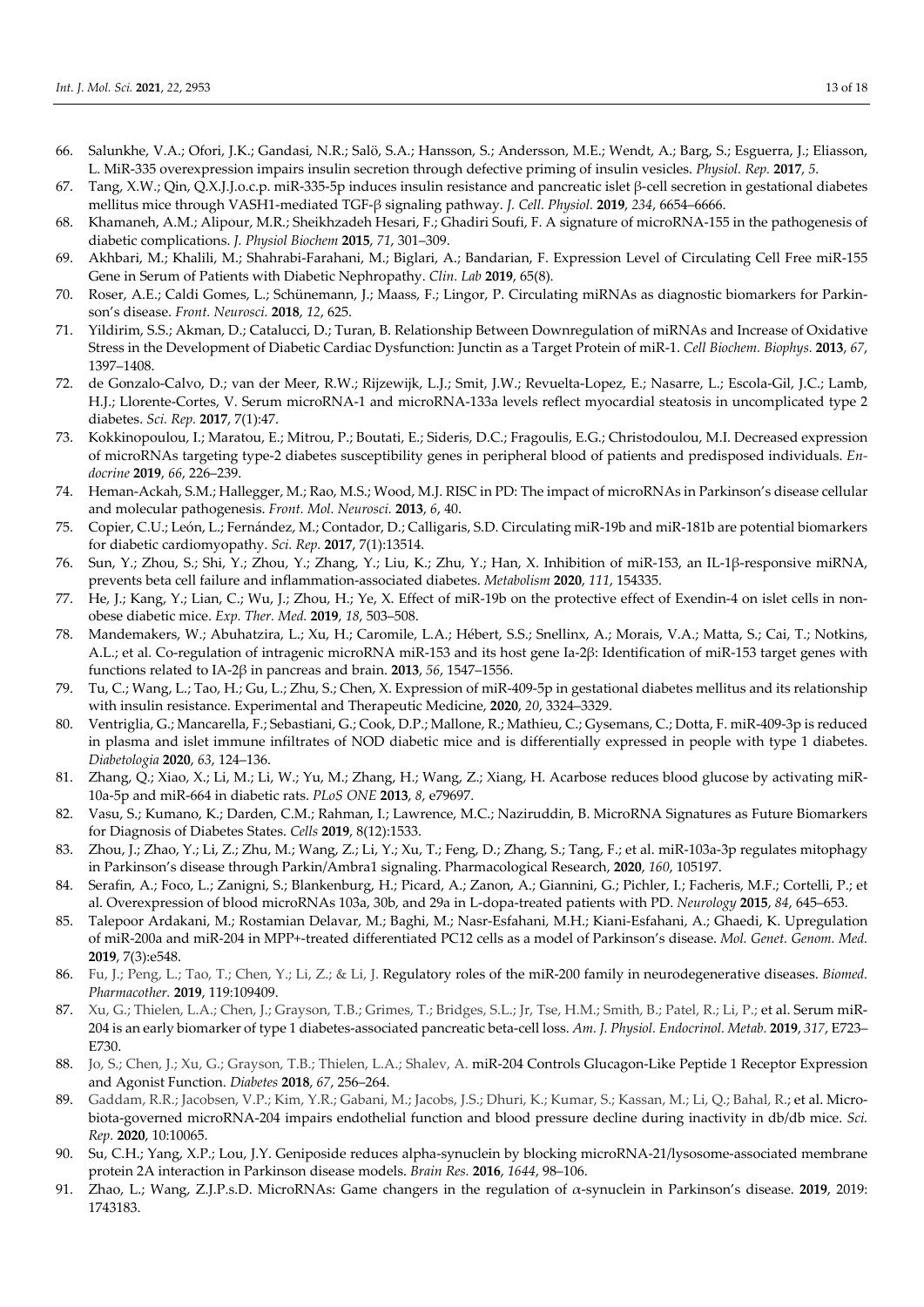- 92. Sekar, D.; Venugopal, B.; Sekar, P.; & Ramalingam, K. Role of microRNA 21 in diabetes and associated/related diseases. *Gene* **2016**, *582*, 14–18.
- 93. La Sala, L.; Mrakic-Sposta, S.; Micheloni, S.; Prattichizzo, F.; & Ceriello, A. Glucose-sensing microRNA-21 disrupts ROS homeostasis and impairs antioxidant responses in cellular glucose variability. *Cardiovasc Diabetol.* **2018**, *17*, 105.
- 94. Chen, Q.; Qiu, F.; Zhou, K.; Matlock, H.G.; Takahashi, Y.; Rajala, R.; Yang, Y.; Moran, E.; Ma, J.X. Pathogenic Role of microRNA-21 in Diabetic Retinopathy Through Downregulation of PPAR alpha. *Diabetes* **2017**, *66*, 1671–1682.
- 95. Zang, J.; Maxwell, A.P.; Simpson, D.A.; & McKay, G.J. Differential Expression of Urinary Exosomal MicroRNAs miR-21-5p and miR-30b-5p in Individuals with Diabetic Kidney Disease. *Sci. Rep.* **2019**, 9:10900.
- 96. Grieco, G.E.; Cataldo, D.; Ceccarelli, E.; Nigi, L.; Catalano, G.; Brusco, N.; Mancarella, F.; Ventriglia, G.; Fondelli, C.; Guarino, E.; et al. Serum Levels of miR-148a and miR-21-5p Are Increased in Type 1 Diabetic Patients and Correlated with Markers of Bone Strength and Metabolism. *Noncoding RNA.* **2018**, 4(4): 37.
- 97. Demirsoy, İ.H.; Ertural, D.Y.; Balci, Ş.; Çınkır, Ü.; Sezer, K.; Tamer, L.; & Aras, N. Profiles of Circulating MiRNAs Following Metformin Treatment in Patients with Type 2 Diabetes. *J. Med. Biochem.* **2018**, *37*, 499–506.
- 98. Mazzeo, A.; Lopatina, T.; Gai, C.; Trento, M.; Porta, M.; Beltramo, E. Functional analysis of miR-21-3p, miR-30b-5p and miR-150-5p shuttled by extracellular vesicles from diabetic subjects reveals their association with diabetic retinopathy. *Exp. Eye Res.*  **2019**, *184*, 56–63.
- 99. Dong, Y.; Han, L.-L.; Xu, Z.-X.J.M.M. Suppressed microRNA-96 inhibits iNOS expression and dopaminergic neuron apoptosis through inactivating the MAPK signaling pathway by targeting CACNG5 in mice with Parkinson's disease. Molecular Medicine **2018**, *24*, 61.
- 100. Xie, Y.M.; Chen, Y.H. microRNAs: Emerging Targets Regulating Oxidative Stress in the Models of Parkinson's Disease. *Front. Neurosci.* **2016**, 10:298.
- 101. Yang, W.M.; Min, K.H.; Lee, W. Induction of miR-96 by Dietary Saturated Fatty Acids Exacerbates Hepatic Insulin Resistance through the Suppression of INSR and IRS-1. *PLoS ONE* **2016**, 11(12): e0169039.
- 102. Jeong, H.J.; Park, S.Y.; Yang, W.M.; Lee, W. The induction of miR-96 by mitochondrial dysfunction causes impaired glycogen synthesis through translational repression of IRS-1 in SK-Hep1 cells. *Biochem. Biophys. Res. Commun.* **2013**, *434*, 503–508.
- 103. Behbahanipour, M.; Peymani, M.; Salari, M.; Hashemi, M.S.; Nasr-Esfahani, M.H.; Ghaedi, K. Expression Profiling of Blood microRNAs 885, 361, and 17 in the Patients with the Parkinson's disease: Integrating Interaction Data to Uncover the Possible Triggering Age-Related Mechanisms. Scientific Reports, **2019**, *9*, 1–11.
- 104. Su, L.; Wang, C.; Zheng, C.; Wei, H.; & Song, X. A meta-analysis of public microarray data identifies biological regulatory networks in Parkinson's disease. *Bmc Med. Genom.* **2018**, 11:40.
- 105. Shaker, O.G.; Abdelaleem, O.O.; Mahmoud, R.H.; Abdelghaffar, N.K.; Ahmed, T.I.; Said, O.M.; & Zaki, O.M. Diagnostic and prognostic role of serum miR-20b, miR-17-3p, HOTAIR, and MALAT1 in diabetic retinopathy. *Iubmb Life* **2019**, *71*, 310–320.
- 106. Satake, E.; Pezzolesi, M.G.; Md Dom, Z.I.; Smiles, A.M.; Niewczas, M.A.; & Krolewski, A.S. Circulating miRNA Profiles Associated With Hyperglycemia in Patients With Type 1 Diabetes. *Diabetes* **2018**, *67*, 1013–1023.
- 107. Wang, J.; Zhang, J.; Chen, X.; Yang, Y.; Wang, F.; Li, W.; Awuti, M.; Sun, Y.; Lian, C.; Li, Z.; et al. miR-365 promotes diabetic retinopathy through inhibiting Timp3 and increasing oxidative stress. *Exp. Eye Res.* **2018**, *168*, 89–99.
- 108. Grieco, G.E.; Brusco, N.; Licata, G.; Nigi, L.; Formichi, C.; Dotta, F.; & Sebastiani, G. Targeting microRNAs as a Therapeutic Strategy to Reduce Oxidative Stress in Diabetes. *Int. J. Mol. Sci.* **2019**, 20(24): 6358.
- 109. Wang, S.S.; Li, Y.Q.; Liang, Y.Z.; Dong, J.; He, Y.; Zhang, L.; & Yan, Y.X. Expression of miR-18a and miR-34c in circulating monocytes associated with vulnerability to type 2 diabetes mellitus and insulin resistance. *J. Cell Mol. Med.* **2017**, *21*, 3372–3380.
- 110. Xu, X.H.; Ding, D.F.; Yong, H.J.; Dong, C.L.; You, N.; Ye, X.L.; Pan, M.L.; Ma, J.H.; You, Q.; & Lu, Y.B. Resveratrol transcriptionally regulates miRNA-18a-5p expression ameliorating diabetic nephropathy via increasing autophagy. *Eur. Rev. Med. Pharm. Sci.* **2017**, *21*, 4952–4965.
- 111. Mononen, N.; Lyytikäinen, L.P.; Seppälä, I.; Mishra, P.P.; Juonala, M.; Waldenberger, M.; Klopp, N.; Illig, T.; Leiviskä, J.; Loo, B.M.; et al. Whole blood microRNA levels associate with glycemic status and correlate with target mRNAs in pathways important to type 2 diabetes. *Sci. Rep.* **2019**, *9*, 8887.
- 112. Dos Santos, M.; Barreto-Sanz, M.A.; Correia, B.; Bell, R.; Widnall, C.; Perez, L.T.; Berteau, C.; Schulte, C.; Scheller, D.; Berg, D.; et al. miRNA-based signatures in cerebrospinal fluid as potential diagnostic tools for early stage Parkinson's disease. Oncotarget, **2018**, *9*, 17455.
- 113. Xu, L.; Li, Y.; Yin, L.; Qi, Y.; Sun, H.; Sun, P.; Xu, M.; Tang, Z.; & Peng, J. *miR-*125a-5p ameliorates hepatic glycolipid metabolism disorder in type 2 diabetes mellitus through targeting of STAT3. *Theranostics* **2018**, *8*, 5593–5609.
- 114. Herrera, B.M.; Lockstone, H.E.; Taylor, J.M.; Wills, Q.F.; Kaisaki, P.J.; Barrett, A.; Camps, C.; Fernandez, C.; Ragoussis, J.; Gauguier, D.; et al. MicroRNA-125a is over-expressed in insulin target tissues in a spontaneous rat model of Type 2 Diabetes. *Bmc Med. Genom.* **2009**, 2:54.
- 115. Fan, Y.; Zhao, X.; Lu, K.; & Cheng, G. LncRNA BDNF-AS promotes autophagy and apoptosis in MPTP-induced Parkinson's disease via ablating microRNA-125b-5p. Brain Research Bulletin, **2020**, *157*, 119–127.
- 116. Yu, C.Y.; Yang, C.Y.; Rui, Z.L. MicroRNA-125b-5p improves pancreatic beta-cell function through inhibiting JNK signaling pathway by targeting DACT1 in mice with type 2 diabetes mellitus. *Life Sci.* **2019**, *224*, 67–75.
- 117. Shen, Y.; Xu, H.; Pan, X.; Wu, W.; Wang, H.; Yan, L.; Zhang, M.; Liu, X.; Xia, S.; Shao, Q. miR-34a and miR-125b are upregulated in peripheral blood mononuclear cells from patients with type 2 diabetes mellitus. *Exp. Ther. Med.* **2017**, *14*, 5589–5596.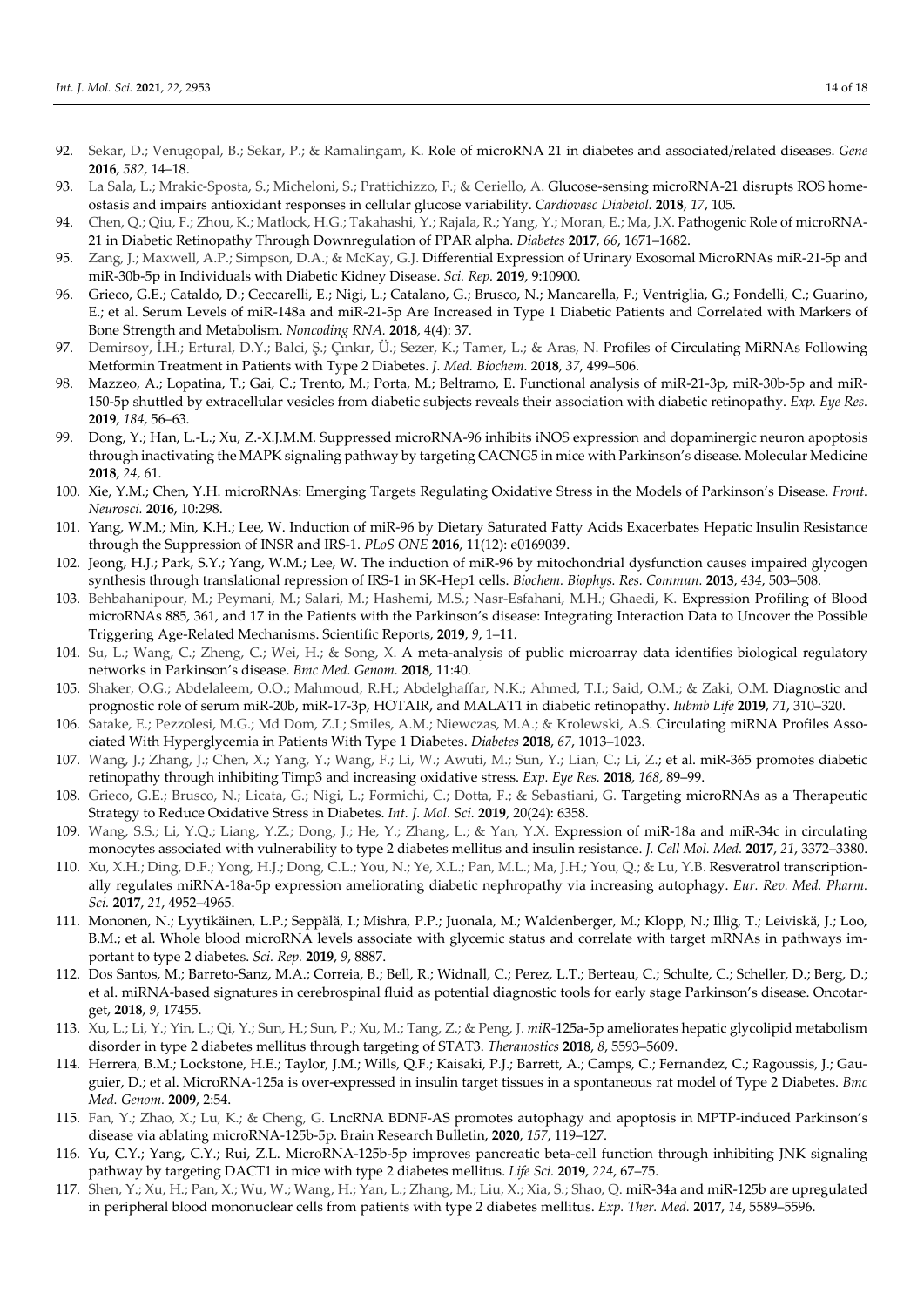- 118. Cheung, R.; Pizza, G.; Rolando, D.M.; Chabosseau, P.L.; Nguyen-TU, M.S.; Leclerc, I.; Rutter, G.A.; Martinez-Sanchez, A.I.D.A. 2183-P: miR-125b Is Regulated by Glucose via AMPK and Impairs ß-Cell Function. Am. Diabetes Assoc. **2019**, *68*, 2183.
- 119. Lamadrid-Romero, M.; Solís, K.H.; Cruz-Reséndiz, M.S.; Pérez, J.E.; Díaz, N.F.; Flores-Herrera, H.; García-López, G.; Perichart, O.; Reyes-Muñoz, E.; Arenas-Huertero, F.; et al. Central nervous system development-related microRNAs levels increase in the serum of gestational diabetic women during the first trimester of pregnancy. *Neurosci. Res.* **2018**, *130*, 8–22.
- 120. Hoss, A.G.; Labadorf, A.; Beach, T.G.; Latourelle, J.C.; Myers, R.H. RNA profiles in Parkinson's disease prefrontal cortex. Frontiers in Aging Neuroscience. **2016**, *8*, 36.
- 121. Parrizas, M.; Mundet, X.; Castaño, C.; Canivell, S.; Cos, X.; Brugnara, L.; Giráldez-García, C.; Regidor, E.; Mata-Cases, M.; Franch-Nadal, J.; et al. miR-10b and miR-223-3p in serum microvesicles signal progression from prediabetes to type 2 diabetes. *J. Endocrinol. Investig.* **2020**, *43*, 451–459.
- 122. Åkerman, L.; Casas, R.; Ludvigsson, J.; Tavira, B.; Skoglund, C. Serum miRNA levels are related to glucose homeostasis and islet autoantibodies in children with high risk for type 1 diabetes. *PLoS ONE* **2018**, *13*, e0191067.
- 123. Kwon, D.; Liew, H.J.M.; Toxicology, C. miRNA profile of neuroprotection mechanism of echinomycin in Parkinson's disease. *Mol. Cell. Toxicol.* **2017**, *13*, 229–238.
- 124. Zhang, H.; Liu, J.; Qu, D.; Wang, L.; Luo, J.Y.; Lau, C.W.; Liu, P.; Gao, Z.; Tipoe, G.L.; Lee, H.; et al. Inhibition of miR-200c Restores Endothelial Function in Diabetic Mice Through Suppression of COX-2. *Diabetes* **2016**, *65*, 1196–1207.
- 125. Watts, M.E.; Williams, S.M.; Nithianantharajah, J.; & Claudianos, C. Hypoxia-Induced MicroRNA-210 Targets Neurodegenerative Pathways. *Noncoding Rna* **2018**, 4(2): 10.
- *126.* Pordzik, J.; Jakubik, D.; Jarosz-Popek, J.; Wicik, Z.; Eyileten, C.; De Rosa, S.; Indolfi, C.; Siller-Matula, J.M.; Czajka, P.; Postula, M. Significance of circulating microRNAs in diabetes mellitus type 2 and platelet reactivity: Bioinformatic analysis and review. *Cardiovasc. Diabetol.* **2019**, *18:113.*
- 127. Xing, R.X.; Li, L.G.; Liu, X.W.; Tian, B.X.; Cheng, Y. Down regulation of miR-218, miR-124, and miR-144 relates to Parkinson's disease via activating NF-κB signaling. Kaohsiung J Med Sci. **2020**, *36*, 786–792.
- 128. ong, Q.; Guo, X.; Guo, Z.; Su, T. Urinary Exosome miR-424 and miR-218 as Biomarkers for Type 1 Diabetes in Children. Clinical Laboratory **2019**, *65*, 937–946.
- 129. Yao, R.; Yao, X.; Liu, R.; Peng, J.; Tian, T. Glucose-induced microRNA-218 suppresses the proliferation and promotes the apoptosis of human retinal pigment epithelium cells by targeting RUNX2. *Biosci. Rep.* **2019**, 39(12):BSR20192580.
- 130. Lang, H.; Ai, Z.; You, Z.; Wan, Y.; Guo, W.; Xiao, J.; Jin, X. Characterization of miR-218/322-Stxbp1 pathway in the process of insulin secretion. *J. Mol. Endocrinol.* **2015**, *54*, 65–73.
- 131. Du, H.; Fu, Z.; He, G.; Wang, Y.; Xia, G.; Fang, M.; Zhang, T. MicroRNA-218 targets adiponectin receptor 2 to regulate adiponectin signaling. *Mol. Med. Rep.* **2015**, *11*, 4701–4705.
- 132. Mortuza, R.; Feng, B.; Chakrabarti, S. miR-195 regulates SIRT1-mediated changes in diabetic retinopathy. *Diabetologia* **2014**, *57*, 1037–1046.
- 133. Wang, J.; Pan, Y.; Dai, F.; Wang, F.; Qiu, H.; & Huang, X. Serum miR-195-5p is upregulated in gestational diabetes mellitus. *J. Clin. Lab. Anal.* **2020,** *8***,** e23325.
- 134. Zheng, D.; Ma, J.; Yu, Y.; Li, M.; Ni, R.; Wang, G.; Chen, R.; Li, J.; Fan, G.C.; Lacefield, J.C.; et al. Silencing of miR-195 reduces diabetic cardiomyopathy in C57BL/6 mice. *Diabetologia* **2015**, *58*, 1949–1958.
- 135. Wan, S.; Wang, J.; Wang, J.; Wu, J.; Song, J.; Zhang, C.Y.; Zhang, C.; Wang, C.; & Wang, J.J. Increased serum miR-7 is a promising biomarker for type 2 diabetes mellitus and its microvascular complications. *Diabetes Res. Clin. Pract.* **2017**, *130*, 171–179.
- 136. Wang, Y.; Liu, J.; Liu, C.; Naji, A.; & Stoffers, D.A. MicroRNA-7 regulates the mTOR pathway and proliferation in adult pancreatic beta-cells. *Diabetes* **2013**, *62*, 887–895.
- 137. Roser, A.E.; Caldi Gomes, L.; Halder, R.; Jain, G.; Maass, F.; Tönges, L.; Tatenhorst, L.; Bähr, M.; Fischer, A.; & Lingor, P. miR-182-5p and miR-183-5p Act as GDNF Mimics in Dopaminergic Midbrain Neurons. *Mol. Ther. Nucleic Acids* **2018**, *11*, 9–22.
- 138. Zhang, D.; Li, Y.; Yao, X.; Wang, H.; Zhao, L.; Jiang, H.; Yao, X.; Zhang, S.; Ye, C.; Liu, W.; et al. miR-182 Regulates Metabolic Homeostasis by Modulating Glucose Utilization in Muscle. *Cell Rep.* **2016**, *16*, 757–768.
- 139. Zhou, J.; Meng, Y.; Tian, S.; Chen, J.; Liu, M.; Zhuo, M.; Zhang, Y.; Du, H.; Wang, X. Comparative MicroRNA Expression Profiles of Cynomolgus Monkeys, Rat, and Human Reveal that miR-182 Is Involved in T2D Pathogenic Processes. *J. Diabetes Res.* **2014**, *2014*.
- 140. Weale, C.J.; Matshazi, D.M.; Davids, S.; Raghubeer, S.; Erasmus, R.T.; Kengne, A.P.; Davison, G.M.; & Matsha, T.E. Circulating miR-30a-5p and miR-182-5p in Prediabetes and Screen-Detected Diabetes Mellitus. *Diabetes Metab. Syndr. Obes. Targets Ther.*  **2020**, *13*, 5037–5047.
- 141. Ba, Q.; Cui, C.; Wen, L.; Feng, S.; Zhou, J.; & Yang, K. Schisandrin B shows neuroprotective effect in 6-OHDA-induced Parkinson's disease via inhibiting the negative modulation of miR-34a on Nrf2 pathway. *Biomed. Pharmacother.* **2015**, *75*, 165–172.
- 142. Rostamian Delavar, M.; Baghi, M.; Safaeinejad, Z.; Kiani-Esfahani, A.; Ghaedi, K.; Nasr-Esfahani, M.H. Differential expression of miR-34a, miR-141, and miR-9 in MPP + -treated differentiated PC12 cells as a model of Parkinson's disease. *Gene* **2018**, *662*, 54–65.
- 143. Zhang, X.; Yang, R.; Hu, B.L.; Lu, P.; Zhou, L.L.; He, Z.Y.; Wu, H.M.; & Zhu, J.H. Reduced Circulating Levels of miR-433 and miR-133b Are Potential Biomarkers for Parkinson's Disease. *Front. Cell Neurosci.* **2017**, *11*, 170.
- 144. Xie, Y.; Jia, Y.; Cuihua, X.; Hu, F.; Xue, M.; & Xue, Y. Urinary Exosomal MicroRNA Profiling in Incipient Type 2 Diabetic Kidney Disease. *J. Diabetes Res.* **2017**, *2017*, 6978984.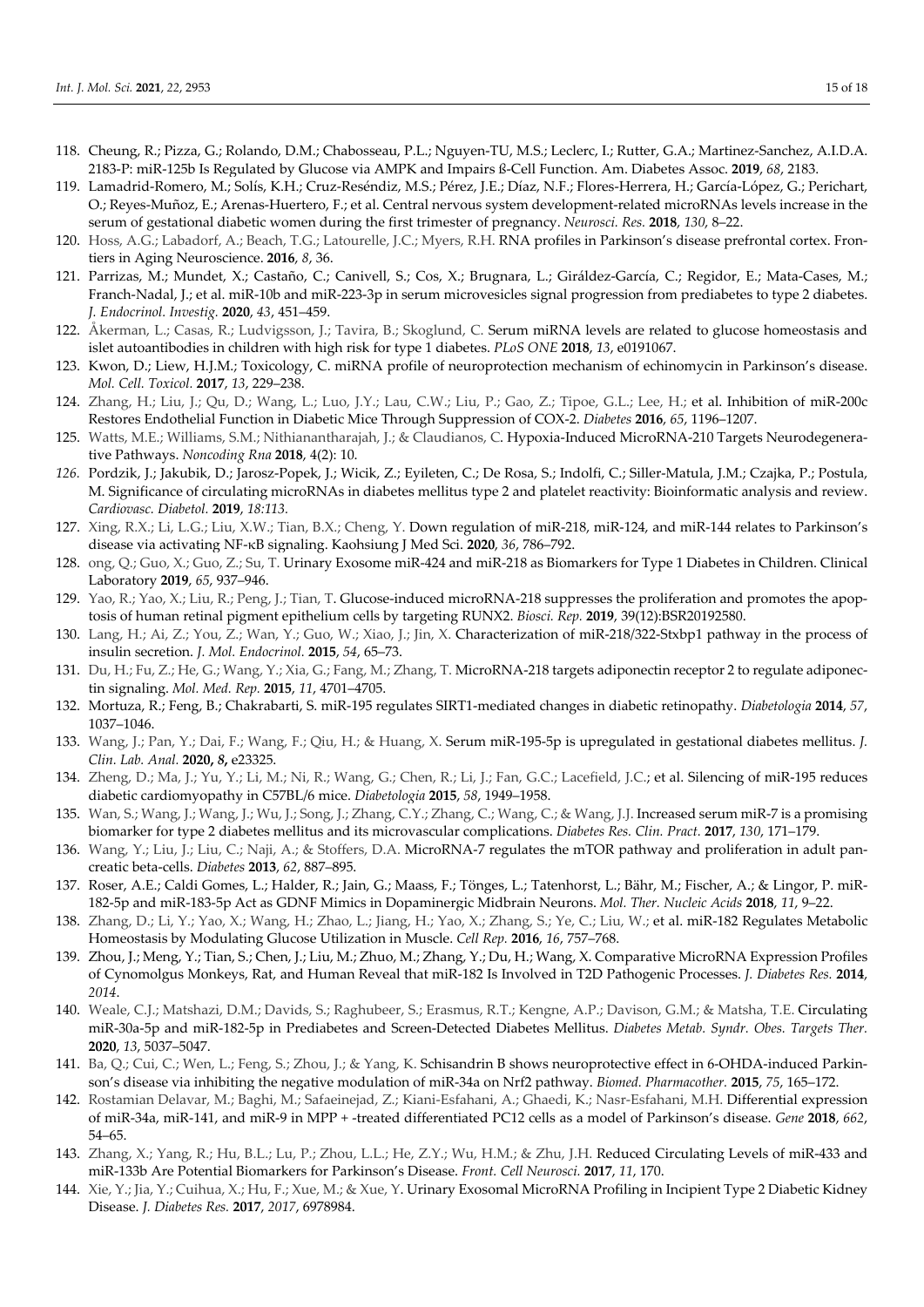- 145. Chen, Y.; Zheng, J.; Su, L.; Chen, F.; Zhu, R.; Chen, X.; & Ye, Q. Increased Salivary microRNAs That Regulate DJ-1 Gene Expression as Potential Markers for Parkinson's Disease. Frontiers in aging neuroscience, **2020**, *12*, 210.
- 146. Cui, C.; Ye, X.; Chopp, M.; Venkat, P.; Zacharek, A.; Yan, T.; Ning, R.; Yu, P.; Cui, G.; & Chen, J. *miR-*145 Regulates Diabetes-Bone Marrow Stromal Cell-Induced Neurorestorative Effects in Diabetes Stroke Rats. *Stem Cells Transl. Med.* **2016**, *5*, 1656–1667.
- 147. Riches, K.; Alshanwani, A.R.; Warburton, P.; O'Regan, D.J.; Ball, S.G.; Wood, I.C.; Turner, N.A.; & Porter, K.E. Elevated expression levels of miR-143/5 in saphenous vein smooth muscle cells from patients with Type 2 diabetes drive persistent changes in phenotype and function. *J. Mol. Cell Cardiol.* **2014**, *74*, 240–250.
- 148. Xihua, L.; Shengjie, T.; Weiwei, G.; Matro, E.; Tingting, T.; Lin, L.; Fang, W.; Jiaqiang, Z.; Fenping, Z.; Hong, L. Circulating miR-143-3p inhibition protects against insulin resistance in Metabolic Syndrome via targeting of the insulin-like growth factor 2 receptor. *Transl. Res.* **2019**, *205*, 33–43.
- 149. Ghanbari, M.; Darweesh, S.K.; de Looper, H.W.; van Luijn, M.M.; Hofman, A.; Ikram, M.A.; Franco, O.H.; Erkeland, S.J.; & Dehghan, A. Genetic Variants in MicroRNAs and Their Binding Sites Are Associated with the Risk of Parkinson Disease. *Hum. Mutat.* **2016**, *37*, 292–300.
- 150. Alvarez-Erviti, L.; Seow, Y.; Schapira, A.H.; Rodriguez-Oroz, M.C.; Obeso, J.A.; & Cooper, J.M. Influence of microRNA deregulation on chaperone-mediated autophagy and α-synuclein pathology in Parkinson's disease. Cell death & disease, **2013**, *4*, e545–e545.
- 151. Stępień, E.Ł.; Durak-Kozica, M.; Kamińska, A.; Targosz-Korecka, M.; Libera, M.; Tylko, G.; Opalińska, A.; Kapusta, M.; Solnica, B.; Georgescu, A.; et al. Circulating ectosomes: Determination of angiogenic microRNAs in type 2 diabetes. *Theranostics* **2018**, *8*, 3874–3890.
- 152. Liang, Y.Z.; Li, J.J.; Xiao, H.B.; He, Y.; Zhang, L.; & Yan, Y.X. Identification of stress-related microRNA biomarkers in type 2 diabetes mellitus: A systematic review and meta-analysis. *J. Diabetes* **2020**, *12*, 633–644.
- 153. Zeng, R.; Luo, D.X.; Li, H.P.; Zhang, Q.S.; Lei, S.S.; Chen, J.H. *MicroRNA-*135b alleviates MPP+-mediated Parkinson's disease in in vitro model through suppressing FoxO1-induced NLRP3 inflammasome and pyroptosis. Journal of Clinical Neuroscience *,*  **2019**, *65*, 125–133.
- 154. Gong, Q.; Xie, J.; Liu, Y.; Li, Y.; & Su, G. Differentially Expressed MicroRNAs in the Development of Early Diabetic Retinopathy. *J. Diabetes Res.* **2017**, *2017*, 4727942.
- 155. Senese, R.; Cioffi, F.; Petito, G.; de Lange, P.; Russo, A.; Goglia, F.; Lanni, A.; & Potenza, N. miR-22-3p is involved in gluconeogenic pathway modulated by 3,5-diiodo-L-thyronine (T2). *Sci. Rep.* **2019**,1-9.
- 156. Kaur, K.; Vig, S.; Srivastava, R.; Mishra, A.; Singh, V.P.; Srivastava, A.K.; Datta, M. Elevated Hepatic miR-22-3p Expression Impairs Gluconeogenesis by Silencing the Wnt-Responsive Transcription Factor Tcf7. *Diabetes* **2015**, *64*, 3659–3669.
- 157. Estrella, S.; Garcia-Diaz, D.F.; Codner, E.; Camacho-Guillén, P.; Pérez-Bravo, F. Expression of miR-22 and miR-150 in type 1 diabetes mellitus: Possible relationship with autoimmunity and clinical characteristics. *Med. Clin.* **2016**, *147*, 245–247.
- 158. Ye, D.; Zhang, T.; Lou, G.; Xu, W.; Dong, F.; Chen, G.; Liu, Y. Plasma miR-17, miR-20a, miR-20b and miR-122 as potential biomarkers for diagnosis of NAFLD in type 2 diabetes mellitus patients. *Life Sci.* **2018**, *208*, 201–207.
- 159. Pheiffer, C.; Dias, S.; Rheeder, P.; & Adam, S. Decreased Expression of Circulating miR-20a-5p in South African Women with Gestational Diabetes Mellitus. *Mol. Diagn. Ther.* **2018**, *22*, 345–352.
- 160. Santosh P, S.; Arora, N.; Sarma, P.; Pal-Bhadra, M.; & Bhadra, U. Interaction Map and Selection of microRNA Targets in Parkinson's Disease-Related Genes. *J. Biomed. Biotechnol.* **2009,** 363145.
- 161. Vallelunga, A.; Iannitti, T.; Dati, G.; Capece, S.; Maugeri, M.; Tocci, E.; Picillo, M.; Volpe, G.; Cozzolino, A.; Squillante, M.; et al. Serum miR-30c-5p is a potential biomarker for multiple system atrophy. *Mol. Biol. Rep.* **2019**, *46*, 1661–1666.
- 162. Vallelunga, A.; Ragusa, M.; Di Mauro, S.; Iannitti, T.; Pilleri, M.; Biundo, R.; Weis, L.; Di Pietro, C.; De Iuliis, A.; Nicoletti, A.; et al. Identification of circulating microRNAs for the differential diagnosis of Parkinson's disease and Multiple System Atrophy. *Front. Cell. Neurosci.* **2014**, *8*, 156.
- 163. Irani, S.; Iqbal, J.; Antoni, W.J.; Ijaz, L.; & Hussain, M.M. microRNA-30c reduces plasma cholesterol in homozygous familial hypercholesterolemic and type 2 diabetic mouse models. *J. Lipid Res.* **2018**, *59*, 144–154.
- 164. Yan, L.N.; Zhang, X.; Xu, F.; Fan, Y.Y.; Ge, B.; Guo, H.; & Li, Z.L. Four-microRNA signature for detection of type 2 diabetes. *World J. Clin. Cases* **2020**, *8*, 1923–1931.
- 165. Bai, X.; Tang, Y.; Yu, M.; Wu, L.; Liu, F.; Ni, J.; Wang, Z.; Wang, J.; Fei, J.; Wang, W.; et al. Downregulation of blood serum microRNA 29 family in patients with Parkinson's disease. Scientific reports ,**2017**, *7*, 1–7.
- 166. Dooley, J.; Garcia-Perez, J.E.; Sreenivasan, J.; Schlenner, S.M.; Vangoitsenhoven, R.; Papadopoulou, A.S.; Tian, L.; Schonefeldt, S.; Serneels, L.; Deroose, C.; et al. The microRNA-29 Family Dictates the Balance Between Homeostatic and Pathological Glucose Handling in Diabetes and Obesity. *Diabetes* **2016**, *65*, 53–61.
- 167. Massart, J.; Sjögren, R.; Lundell, L.S.; Mudry, J.M.; Franck, N.; O'Gorman, D.J.; Egan, B.; Zierath, J.R.; & Krook, A. Altered miR-29 Expression in Type 2 Diabetes Influences Glucose and Lipid Metabolism in Skeletal Muscle. *Diabetes* **2017**, *66*, 1807–1818.
- 168. Arshad, A.R.; Sulaiman, S.A.; Saperi, A.A.; Jamal, R.; Mohamed Ibrahim, N.; & Abdul Murad, N.A. MicroRNAs and Target Genes As Biomarkers for the Diagnosis of Early Onset of Parkinson Disease. *Front. Mol. Neurosci.* **2017**, *10*, 352*.*
- 169. Massaro, J.D.; Polli, C.D.; Costa E Silva, M.; Alves, C.C.; Passos, G.A.; Sakamoto-Hojo, E.T.; Rodrigues de Holanda Miranda, W.; Bispo Cezar, N.J.; Rassi, D.M.; Crispim, F.; et al. Post-transcriptional markers associated with clinical complications in Type 1 and Type 2 diabetes mellitus. *Mol. Cell Endocrinol.* **2019**, *490*, 1–14.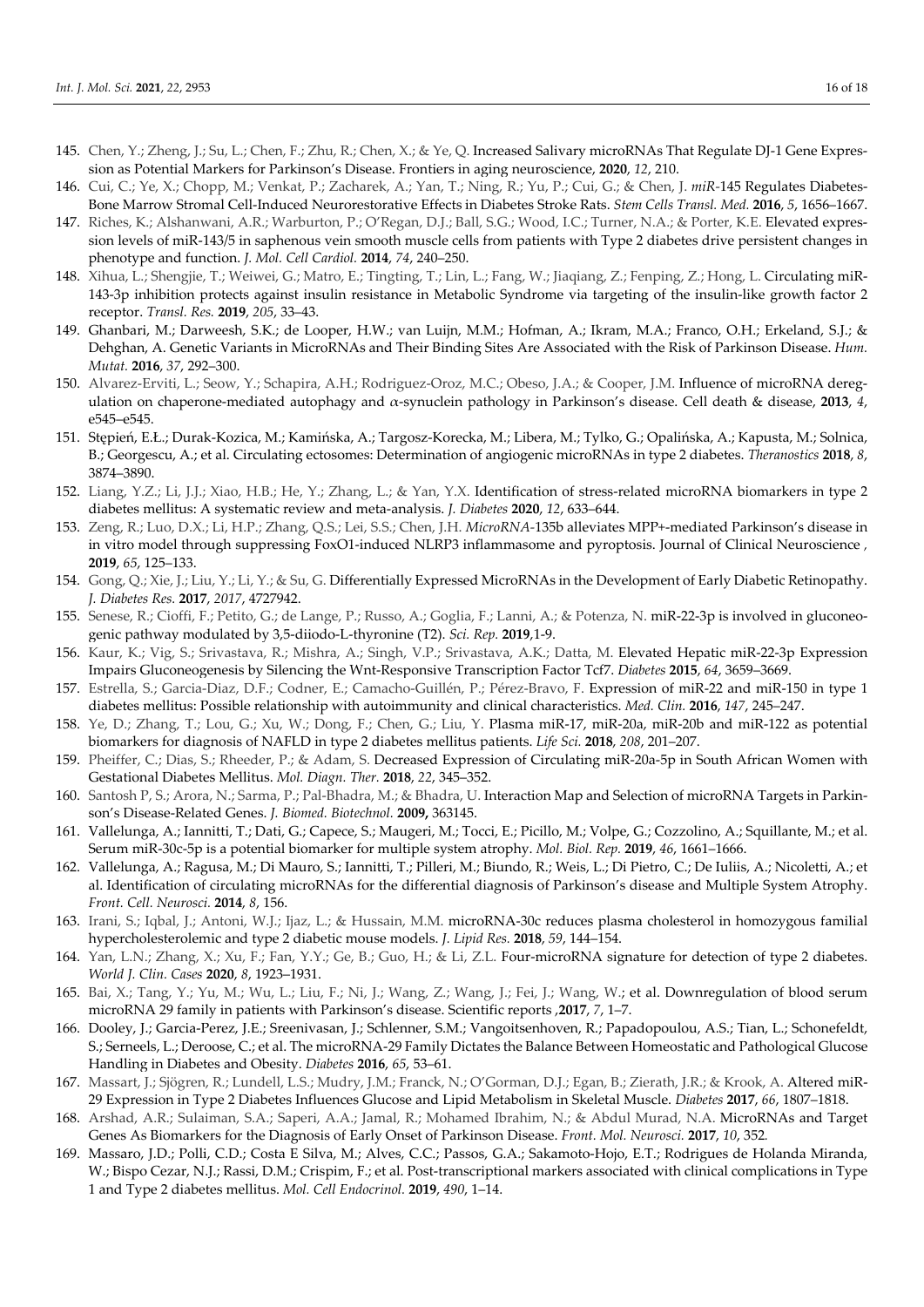- 170. Leggio, L.; Vivarelli, S.; L'Episcopo, F.; Tirolo, C.; Caniglia, S.; Testa, N.; Marchetti, B.; & Iraci, N. microRNAs in Parkinson's disease: From pathogenesis to novel diagnostic and therapeutic approaches. International journal of molecular sciences, **2017**, *18*, 2698.
- 171. Jie, R.; Zhu, P.; Zhong, J.; Zhang, Y.; Wu, H. LncRNA KCNQ1OT1 affects cell proliferation, apoptosis and fibrosis through regulating miR-18b-5p/SORBS2 axis and NF-ĸB pathway in diabetic nephropathy. Diabetology & Metabolic Syndrome, **2020**, *12*, 1–11.
- 172. Al-Kafaji, G.; Al-Mahroos, G.; Alsayed, N.A.; Hasan, Z.A.; Nawaz, S.; Bakhiet, M. Peripheral blood microRNA-15a is a potential biomarker for type 2 diabetes mellitus and pre-diabetes. *Mol. Med. Rep.* **2015**, *12*, 7485–7490.
- 173. Houshmand-Oeregaard, A.; Schrölkamp, M.; Kelstrup, L.; Hansen, N.S.; Hjort, L.; Thuesen, A.; Broholm, C.; Mathiesen, E.R.; Clausen, T.D.; Vaag, A.; et al. Increased expression of microRNA-15a and microRNA-15b in skeletal muscle from adult offspring of women with diabetes in pregnancy. *Hum. Mol. Genet.* **2018**, *27*, 1763–1771.
- 174. Jiménez-Lucena, R.; Camargo, A.; Alcalá-Diaz, J.F.; Romero-Baldonado, C.; Luque, R.M.; van Ommen, B.; Delgado-Lista, J.; Ordovás, J.M.; Pérez-Martínez, P.; Rangel-Zúñiga, O.A.; et al. A plasma circulating miRNAs profile predicts type 2 diabetes mellitus and prediabetes: From the CORDIOPREV study. *Exp. Mol. Med.* **2018**, *50(12), 1-12*.
- 175. Schwienbacher, C.; Foco, L.; Picard, A.; Corradi, E.; Serafin, A.; Panzer, J.; Zanigni, S.; Blankenburg, H.; Facheris, M.F.; Giannini, G.; et al. Plasma and White Blood Cells Show Different miRNA Expression Profiles in Parkinson's Disease. Journal of Molecular *Neuroscience* **2017**, *62*, 244–254.
- 176. Hu, D.; Wang, Y.; Zhang, H.; Kong, D. Identification of miR-9 as a negative factor of insulin secretion from beta cells. *J. Physiol. Biochem.* **2018**, *74*, 291–299.
- 177. Zhou, X.G.; Xiang, C.P.; Zheng, X.X. miR-132 serves as a diagnostic biomarker in gestational diabetes mellitus and its regulatory effect on trophoblast cell viability. *Diagn. Pathol.* **2019**, *14(1), 1-7*.
- 178. Mziaut, H.; Henniger, G.; Ganss, K.; Hempel, S.; Wolk, S.; McChord, J.; Chowdhury, K.; Ravassard, P.; Knoch, K.P.; Krautz, C.; et al. MiR-132 controls pancreatic beta cell proliferation and survival through Pten/Akt/Foxo3 signaling. *Mol. Metab.* **2020**, *31*, 150–162.
- 179. Blum, A.; Meerson, A.; Rohana, H.; Jabaly, H.; Nahul, N.; Celesh, D.; Romanenko, O.; Tamir, S. *MicroRNA-*423 may regulate diabetic vasculopathy. *Clin. Exp. Med.* **2019**, *19*, 469–477.
- 180. Yang, W.; Wang, J.; Chen, Z.; Chen, J.; Meng, Y.; Chen, L.; Chang, Y.; Geng, B.; Sun, L.; Dou, L.; et al. NFE2 Induces miR-423-5p to Promote Gluconeogenesis and Hyperglycemia by Repressing the Hepatic FAM3A-ATP-Akt Pathway. *Diabetes* **2017**, *66*, 1819– 1832.
- 181. Flowers, E.; Aouizerat, B.E.; Abbasi, F.; Lamendola, C.; Grove, K.M.; Fukuoka, Y.; Reaven, G.M. Circulating microRNA-320a and microRNA-486 predict thiazolidinedione response: Moving towards precision health for diabetes prevention. *Metab. Clin. Exp.* **2015**, *64*, 1051–1059.
- 182. Regmi, A.; Liu, G.; Zhong, X.; Hu, S.; Ma, R.; Gou, L.; Zafar, M.I.; Chen, L. Evaluation of Serum microRNAs in Patients with Diabetic Kidney Disease: A Nested Case-Controlled Study and Bioinformatics Analysis. *Med. Sci. Monit.* **2019**, *25*, 1699–1708.
- 183. Collares, C.V.; Evangelista, A.F.; Xavier, D.J.; Rassi, D.M.; Arns, T.; Foss-Freitas, M.C.; Foss, M.C.; Puthier, D.; Sakamoto-Hojo, E.T.; Passos, G.A..; et al. Identifying common and specific microRNAs expressed in peripheral blood mononuclear cell of type 1, type 2, and gestational diabetes mellitus patients. *Bmc Res. Notes* **2013**, *6*, 491.
- 184. Catanzaro, G.; Besharat, Z.M.; Chiacchiarini, M.; Abballe, L.; Sabato, C.; Vacca, A.; Borgiani, P.; Dotta, F.; Tesauro, M.; Po, A.; et al. Circulating MicroRNAs in Elderly Type 2 Diabetic Patients. *Int. J. Endocrinol.* **2018**, *2018*, 6872635.
- 185. Xiao, F.; Li, L.; Fu, J.S.; Hu, Y.X.; Luo, R. Regulation of the miR-19b-mediated SOCS6-JAK2/STAT3 pathway by lncRNA MEG3 is involved in high glucose-induced apoptosis in hRMECs. *Biosci. Rep.* **2020**, 40(7).
- 186. Hassan, A.; Sharma Kandel, R.; Mishra, R.; Gautam, J.; Alaref, A.; Jahan, N. Diabetes Mellitus and Parkinson's Disease: Shared Pathophysiological Links and Possible Therapeutic Implications. *Cureus* **2020**, *12*, e9853.
- 187. Das, R.R.; Unger, M.M. Diabetes and Parkinson disease: A sweet spot? *Neurology* **2018**, *90*, 869–870.
- 188. Kwak, S.H.; Park, K.S.; Lee, K.U.; Lee, H.K. Mitochondrial metabolism and diabetes. *J. Diabetes Investig.* **2010**, *1*, 161–169.
- 189. Baradan, R.; Hollander, J.M.; Das, S. Mitochondrial miRNAs in diabetes: Just the tip of the iceberg. Canadian journal of physiology and pharmacology*,* **2017**, *95*, 1156–1162.
- 190. John, A.; Kubosumi, A.; Reddy, P.H. Mitochondrial MicroRNAs in Aging and Neurodegenerative Diseases. *Cells* **2020**, *9*(6).
- 191. Schapira, A.H. Mitochondria in the aetiology and pathogenesis of Parkinson's disease. *Lancet Neurol.* **2008**, *7*, 97–109.
- 192. Damiano, S.; Lauritano, C.; Longobardi, C.; Andretta, E.; Elagoz, A.M.; Rapisarda, P.; Di Iorio, M.; Florio, S.; Ciarcia, R. Effects of a Red Orange and Lemon Extract in Obese Diabetic Zucker Rats: Role of Nicotinamide Adenine Dinucleotide Phosphate Oxidase. *J. Clin. Med*. **2020**, 9(5), 1600.
- 193. Damiano, S.; Lombari, P.; Salvi, E.; Papale, M.; Giordano, A.; Amenta, M.; Ballistreri, G.; Fabroni, S.; Rapisarda, P.; Capasso, G.; et al. A red orange and lemon by-products extract rich in anthocyanins inhibits the progression of diabetic nephropathy. *J. Cell Physiol.* **2019**, *234*, 23268–23278.
- 194. Jung, U.J.; Kim, S.R. Beneficial Effects of Flavonoids Against Parkinson's Disease. *J. Med. Food* **2018**, *21*, 421–432.
- 195. Nakajima, A.; Ohizumi, Y. Potential Benefits of Nobiletin, A Citrus Flavonoid, against Alzheimer's Disease and Parkinson's Disease. *Int. J. Mol. Sci.* **2019**, 20(14), 3380.